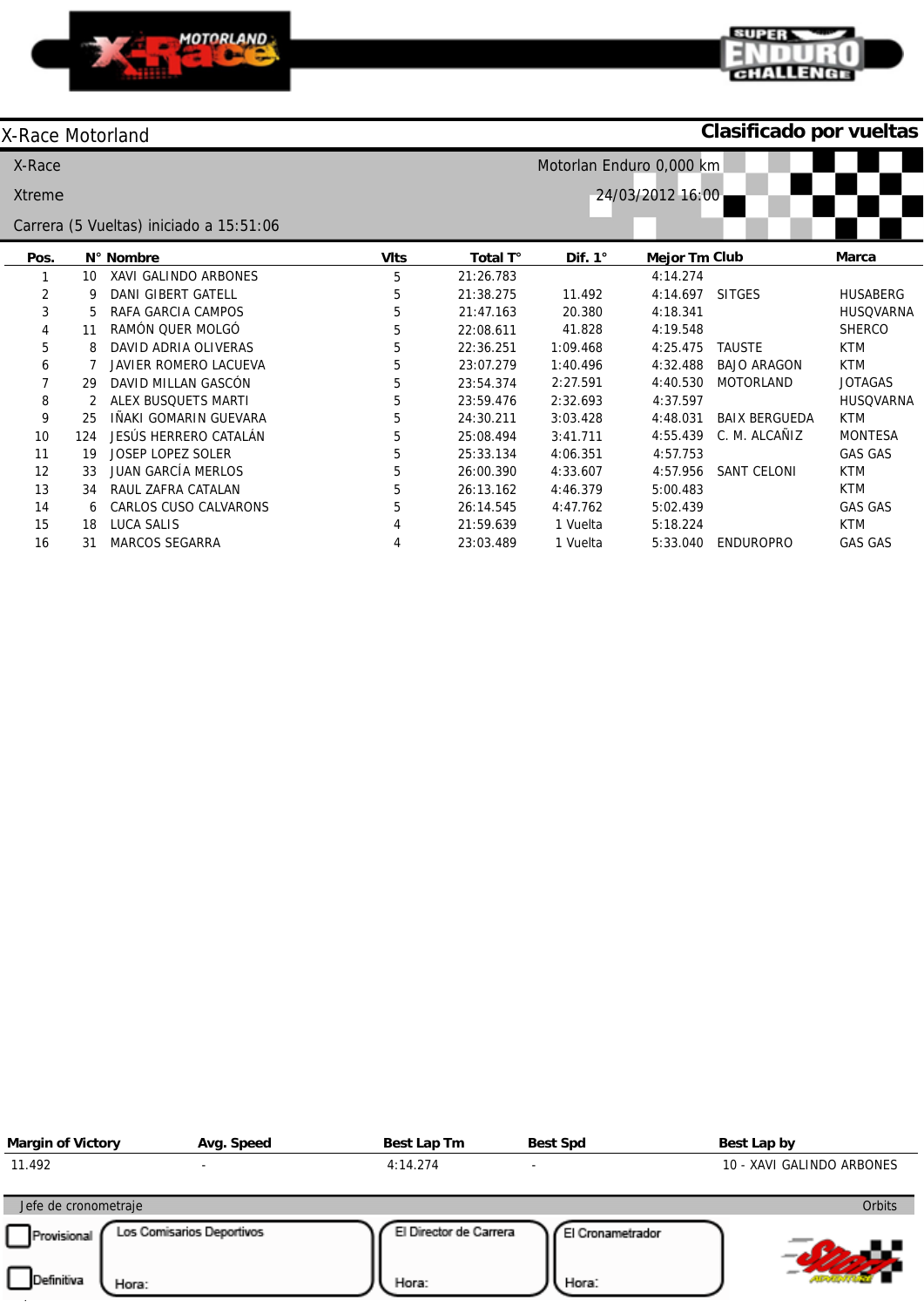



| Motorlan Enduro 0,000 km<br>X-Race<br>24/03/2012 16:00<br><b>Xtreme</b><br>Carrera (5 Vueltas) iniciado a 15:51:06<br>Diff<br>Lap Tm<br><b>Time of Day</b><br>Lap<br>Lap Tm<br>Diff<br>Lap<br>Time of Day<br><b>Time of Day</b><br>Lap Tm<br>Diff<br>Lap<br>$\overline{c}$<br>$+1.630$<br>4:57.069<br>16:01:23.185<br>3<br>4:56.928<br>$+1.489$<br>16:06:20.113<br>(10) XAVI GALINDO ARBONES<br>4<br>4:59.200<br>$+3.761$<br>16:11:19.313<br>15:55:28.633<br>$\,$ 5 $\,$<br>4:55.439<br>16:16:14.752<br>$\overline{c}$<br>4:14.621<br>$+0.347$<br>15:59:43.254<br>3<br>4:14.274<br>16:03:57.528<br>(19) JOSEP LOPEZ SOLER<br>4:14.454<br>$+0.180$<br>16:08:11.982<br>$\overline{4}$<br>15:56:33.234<br>1<br>5<br>4:21.059<br>$+6.785$<br>16:12:33.041<br>$\sqrt{2}$<br>$+7.904$<br>16:01:38.891<br>5:05.657<br>3<br>5:03.308<br>$+5.555$<br>16:06:42.199<br>(9) DANI GIBERT GATELL<br>$\overline{4}$<br>4:59.440<br>$+1.687$<br>16:11:41.639<br>15:55:35.395<br>-1<br>$\sqrt{5}$<br>16:16:39.392<br>4:57.753<br>$\overline{c}$<br>4:14.697<br>15:59:50.092<br>3<br>4:16.844<br>$+2.147$<br>16:04:06.936<br>(33) JUAN GARCÍA MERLOS<br>4:18.781<br>$+4.084$<br>16:08:25.717<br>4<br>15:56:42.812<br>1<br>5<br>4:18.816<br>$+4.119$<br>16:12:44.533<br>$\sqrt{2}$<br>16:01:54.184<br>5:11.372<br>$+13.416$<br>3<br>5:05.527<br>$+7.571$<br>16:06:59.711<br>(5) RAFA GARCIA CAMPOS<br>$\overline{4}$<br>4:57.956<br>16:11:57.667<br>15:55:35.052<br>5<br>5:08.981<br>$+11.025$<br>16:17:06.648<br>$\overline{c}$<br>4:21.791<br>$+3.450$<br>15:59:56.843<br>3<br>4:18.771<br>$+0.430$<br>16:04:15.614<br>(34) RAUL ZAFRA CATALAN<br>4:18.341<br>16:08:33.955<br>4<br>15:56:35.272<br>1<br>5<br>4:19.466<br>$+1.125$<br>16:12:53.421<br>$\overline{c}$<br>$+8.265$<br>16:01:44.020<br>5:08.748<br>$\mathbf 3$<br>5:18.442<br>$+17.959$<br>16:07:02.462<br>(11) RAMÓN QUER MOLGÓ<br>4<br>5:00.483<br>16:12:02.945<br>15:55:47.959<br>1<br>$\,$ 5 $\,$<br>5:16.475<br>+15.992<br>16:17:19.420<br>$\sqrt{2}$<br>4:21.226<br>$+1.678$<br>16:00:09.185<br>3<br>4:20.958<br>$+1.410$<br>16:04:30.143<br>(6) CARLOS CUSO CALVARONS<br>$\overline{4}$<br>4:19.548<br>16:08:49.691<br>15:56:24.383<br>$\mathbf{1}$<br>5<br>4:25.178<br>$+5.630$<br>16:13:14.869<br>$\overline{c}$<br>5:24.734<br>$+22.295$<br>16:01:49.117<br>5:19.553<br>$+17.114$<br>3<br>16:07:08.670<br>(8) DAVID ADRIA OLIVERAS<br>4<br>5:09.694<br>$+7.255$<br>16:12:18.364<br>15:55:51.235<br>1<br>$\,$ 5 $\,$<br>5:02.439<br>16:17:20.803<br>$\overline{c}$<br>4:29.698<br>$+4.223$<br>16:00:20.933<br>3<br>4:26.261<br>$+0.786$<br>16:04:47.194<br>(18) LUCA SALIS<br>4:25.475<br>16:09:12.669<br>4<br>15:56:54.809<br>5<br>-1<br>4:29.840<br>$+4.365$<br>16:13:42.509<br>$\overline{c}$<br>5:20.669<br>16:02:15.478<br>$+2.445$<br>3<br>5:18.224<br>16:07:33.702<br>(7) JAVIER ROMERO LACUEVA<br>$\overline{4}$<br>5:32.195<br>$+13.971$<br>16:13:05.897<br>15:55:55.426<br>1<br>$\overline{2}$<br>$+2.727$<br>16:00:30.641<br>4:35.215<br>(31) MARCOS SEGARRA<br>3<br>4:35.438<br>$+2.950$<br>16:05:06.079<br>$\mathbf{1}$<br>15:56:58.731<br>4:32.488<br>16:09:38.567<br>4<br>$\overline{c}$<br>5:33.490<br>$+0.450$<br>16:02:32.221<br>5<br>4:34.970<br>$+2.482$<br>16:14:13.537<br>3<br>16:08:05.261<br>5:33.040<br>$\overline{4}$<br>6:04.486<br>$+31.446$<br>16:14:09.747<br>(29) DAVID MILLAN GASCÓN<br>15:56:06.064<br>1<br>$\overline{c}$<br>4:44.855<br>$+4.325$<br>16:00:50.919<br>3<br>4:44.473<br>$+3.943$<br>16:05:35.392<br>4:44.710<br>$+4.180$<br>16:10:20.102<br>4<br>5<br>4:40.530<br>16:15:00.632<br>(2) ALEX BUSQUETS MARTI<br>15:56:12.653<br>1<br>$\overline{c}$<br>4:47.916<br>$+10.319$<br>16:01:00.569<br>3<br>4:42.990<br>$+5.393$<br>16:05:43.559<br>4:44.578<br>$+6.981$<br>16:10:28.137<br>4<br>5<br>4:37.597<br>16:15:05.734<br>(25) IÑAKI GOMARIN GUEVARA<br>15:56:16.796<br>1<br>$\overline{c}$<br>4:50.218<br>$+2.187$<br>16:01:07.014<br>3<br>4:48.031<br>16:05:55.045<br>4:49.954<br>$+1.923$<br>16:10:44.999<br>4<br>5<br>4:51.470<br>$+3.439$<br>16:15:36.469<br>(124) JESÚS HERRERO CATALÁN<br>15:56:26.116<br>-1<br>Orbits<br>Jefe de cronometraje | X-Race Motorland |  |  |  |  |  |  |
|---------------------------------------------------------------------------------------------------------------------------------------------------------------------------------------------------------------------------------------------------------------------------------------------------------------------------------------------------------------------------------------------------------------------------------------------------------------------------------------------------------------------------------------------------------------------------------------------------------------------------------------------------------------------------------------------------------------------------------------------------------------------------------------------------------------------------------------------------------------------------------------------------------------------------------------------------------------------------------------------------------------------------------------------------------------------------------------------------------------------------------------------------------------------------------------------------------------------------------------------------------------------------------------------------------------------------------------------------------------------------------------------------------------------------------------------------------------------------------------------------------------------------------------------------------------------------------------------------------------------------------------------------------------------------------------------------------------------------------------------------------------------------------------------------------------------------------------------------------------------------------------------------------------------------------------------------------------------------------------------------------------------------------------------------------------------------------------------------------------------------------------------------------------------------------------------------------------------------------------------------------------------------------------------------------------------------------------------------------------------------------------------------------------------------------------------------------------------------------------------------------------------------------------------------------------------------------------------------------------------------------------------------------------------------------------------------------------------------------------------------------------------------------------------------------------------------------------------------------------------------------------------------------------------------------------------------------------------------------------------------------------------------------------------------------------------------------------------------------------------------------------------------------------------------------------------------------------------------------------------------------------------------------------------------------------------------------------------------------------------------------------------------------------------------------------------------------------------------------------------------------------------------------------------------------------------------------------------------------------------------------------------------------------------------------------------------------------------------------------------------------------------------------------------------------------------------------------------------------------------------------------------------------------------------------------------------------------------------------------------------------------------------------------------------------------------------------------------------------------------------------------------------------|------------------|--|--|--|--|--|--|
|                                                                                                                                                                                                                                                                                                                                                                                                                                                                                                                                                                                                                                                                                                                                                                                                                                                                                                                                                                                                                                                                                                                                                                                                                                                                                                                                                                                                                                                                                                                                                                                                                                                                                                                                                                                                                                                                                                                                                                                                                                                                                                                                                                                                                                                                                                                                                                                                                                                                                                                                                                                                                                                                                                                                                                                                                                                                                                                                                                                                                                                                                                                                                                                                                                                                                                                                                                                                                                                                                                                                                                                                                                                                                                                                                                                                                                                                                                                                                                                                                                                                                                                                                         |                  |  |  |  |  |  |  |
|                                                                                                                                                                                                                                                                                                                                                                                                                                                                                                                                                                                                                                                                                                                                                                                                                                                                                                                                                                                                                                                                                                                                                                                                                                                                                                                                                                                                                                                                                                                                                                                                                                                                                                                                                                                                                                                                                                                                                                                                                                                                                                                                                                                                                                                                                                                                                                                                                                                                                                                                                                                                                                                                                                                                                                                                                                                                                                                                                                                                                                                                                                                                                                                                                                                                                                                                                                                                                                                                                                                                                                                                                                                                                                                                                                                                                                                                                                                                                                                                                                                                                                                                                         |                  |  |  |  |  |  |  |
|                                                                                                                                                                                                                                                                                                                                                                                                                                                                                                                                                                                                                                                                                                                                                                                                                                                                                                                                                                                                                                                                                                                                                                                                                                                                                                                                                                                                                                                                                                                                                                                                                                                                                                                                                                                                                                                                                                                                                                                                                                                                                                                                                                                                                                                                                                                                                                                                                                                                                                                                                                                                                                                                                                                                                                                                                                                                                                                                                                                                                                                                                                                                                                                                                                                                                                                                                                                                                                                                                                                                                                                                                                                                                                                                                                                                                                                                                                                                                                                                                                                                                                                                                         |                  |  |  |  |  |  |  |
|                                                                                                                                                                                                                                                                                                                                                                                                                                                                                                                                                                                                                                                                                                                                                                                                                                                                                                                                                                                                                                                                                                                                                                                                                                                                                                                                                                                                                                                                                                                                                                                                                                                                                                                                                                                                                                                                                                                                                                                                                                                                                                                                                                                                                                                                                                                                                                                                                                                                                                                                                                                                                                                                                                                                                                                                                                                                                                                                                                                                                                                                                                                                                                                                                                                                                                                                                                                                                                                                                                                                                                                                                                                                                                                                                                                                                                                                                                                                                                                                                                                                                                                                                         |                  |  |  |  |  |  |  |
|                                                                                                                                                                                                                                                                                                                                                                                                                                                                                                                                                                                                                                                                                                                                                                                                                                                                                                                                                                                                                                                                                                                                                                                                                                                                                                                                                                                                                                                                                                                                                                                                                                                                                                                                                                                                                                                                                                                                                                                                                                                                                                                                                                                                                                                                                                                                                                                                                                                                                                                                                                                                                                                                                                                                                                                                                                                                                                                                                                                                                                                                                                                                                                                                                                                                                                                                                                                                                                                                                                                                                                                                                                                                                                                                                                                                                                                                                                                                                                                                                                                                                                                                                         |                  |  |  |  |  |  |  |
|                                                                                                                                                                                                                                                                                                                                                                                                                                                                                                                                                                                                                                                                                                                                                                                                                                                                                                                                                                                                                                                                                                                                                                                                                                                                                                                                                                                                                                                                                                                                                                                                                                                                                                                                                                                                                                                                                                                                                                                                                                                                                                                                                                                                                                                                                                                                                                                                                                                                                                                                                                                                                                                                                                                                                                                                                                                                                                                                                                                                                                                                                                                                                                                                                                                                                                                                                                                                                                                                                                                                                                                                                                                                                                                                                                                                                                                                                                                                                                                                                                                                                                                                                         |                  |  |  |  |  |  |  |
|                                                                                                                                                                                                                                                                                                                                                                                                                                                                                                                                                                                                                                                                                                                                                                                                                                                                                                                                                                                                                                                                                                                                                                                                                                                                                                                                                                                                                                                                                                                                                                                                                                                                                                                                                                                                                                                                                                                                                                                                                                                                                                                                                                                                                                                                                                                                                                                                                                                                                                                                                                                                                                                                                                                                                                                                                                                                                                                                                                                                                                                                                                                                                                                                                                                                                                                                                                                                                                                                                                                                                                                                                                                                                                                                                                                                                                                                                                                                                                                                                                                                                                                                                         |                  |  |  |  |  |  |  |
|                                                                                                                                                                                                                                                                                                                                                                                                                                                                                                                                                                                                                                                                                                                                                                                                                                                                                                                                                                                                                                                                                                                                                                                                                                                                                                                                                                                                                                                                                                                                                                                                                                                                                                                                                                                                                                                                                                                                                                                                                                                                                                                                                                                                                                                                                                                                                                                                                                                                                                                                                                                                                                                                                                                                                                                                                                                                                                                                                                                                                                                                                                                                                                                                                                                                                                                                                                                                                                                                                                                                                                                                                                                                                                                                                                                                                                                                                                                                                                                                                                                                                                                                                         |                  |  |  |  |  |  |  |
|                                                                                                                                                                                                                                                                                                                                                                                                                                                                                                                                                                                                                                                                                                                                                                                                                                                                                                                                                                                                                                                                                                                                                                                                                                                                                                                                                                                                                                                                                                                                                                                                                                                                                                                                                                                                                                                                                                                                                                                                                                                                                                                                                                                                                                                                                                                                                                                                                                                                                                                                                                                                                                                                                                                                                                                                                                                                                                                                                                                                                                                                                                                                                                                                                                                                                                                                                                                                                                                                                                                                                                                                                                                                                                                                                                                                                                                                                                                                                                                                                                                                                                                                                         |                  |  |  |  |  |  |  |
|                                                                                                                                                                                                                                                                                                                                                                                                                                                                                                                                                                                                                                                                                                                                                                                                                                                                                                                                                                                                                                                                                                                                                                                                                                                                                                                                                                                                                                                                                                                                                                                                                                                                                                                                                                                                                                                                                                                                                                                                                                                                                                                                                                                                                                                                                                                                                                                                                                                                                                                                                                                                                                                                                                                                                                                                                                                                                                                                                                                                                                                                                                                                                                                                                                                                                                                                                                                                                                                                                                                                                                                                                                                                                                                                                                                                                                                                                                                                                                                                                                                                                                                                                         |                  |  |  |  |  |  |  |
|                                                                                                                                                                                                                                                                                                                                                                                                                                                                                                                                                                                                                                                                                                                                                                                                                                                                                                                                                                                                                                                                                                                                                                                                                                                                                                                                                                                                                                                                                                                                                                                                                                                                                                                                                                                                                                                                                                                                                                                                                                                                                                                                                                                                                                                                                                                                                                                                                                                                                                                                                                                                                                                                                                                                                                                                                                                                                                                                                                                                                                                                                                                                                                                                                                                                                                                                                                                                                                                                                                                                                                                                                                                                                                                                                                                                                                                                                                                                                                                                                                                                                                                                                         |                  |  |  |  |  |  |  |
|                                                                                                                                                                                                                                                                                                                                                                                                                                                                                                                                                                                                                                                                                                                                                                                                                                                                                                                                                                                                                                                                                                                                                                                                                                                                                                                                                                                                                                                                                                                                                                                                                                                                                                                                                                                                                                                                                                                                                                                                                                                                                                                                                                                                                                                                                                                                                                                                                                                                                                                                                                                                                                                                                                                                                                                                                                                                                                                                                                                                                                                                                                                                                                                                                                                                                                                                                                                                                                                                                                                                                                                                                                                                                                                                                                                                                                                                                                                                                                                                                                                                                                                                                         |                  |  |  |  |  |  |  |
|                                                                                                                                                                                                                                                                                                                                                                                                                                                                                                                                                                                                                                                                                                                                                                                                                                                                                                                                                                                                                                                                                                                                                                                                                                                                                                                                                                                                                                                                                                                                                                                                                                                                                                                                                                                                                                                                                                                                                                                                                                                                                                                                                                                                                                                                                                                                                                                                                                                                                                                                                                                                                                                                                                                                                                                                                                                                                                                                                                                                                                                                                                                                                                                                                                                                                                                                                                                                                                                                                                                                                                                                                                                                                                                                                                                                                                                                                                                                                                                                                                                                                                                                                         |                  |  |  |  |  |  |  |
|                                                                                                                                                                                                                                                                                                                                                                                                                                                                                                                                                                                                                                                                                                                                                                                                                                                                                                                                                                                                                                                                                                                                                                                                                                                                                                                                                                                                                                                                                                                                                                                                                                                                                                                                                                                                                                                                                                                                                                                                                                                                                                                                                                                                                                                                                                                                                                                                                                                                                                                                                                                                                                                                                                                                                                                                                                                                                                                                                                                                                                                                                                                                                                                                                                                                                                                                                                                                                                                                                                                                                                                                                                                                                                                                                                                                                                                                                                                                                                                                                                                                                                                                                         |                  |  |  |  |  |  |  |
|                                                                                                                                                                                                                                                                                                                                                                                                                                                                                                                                                                                                                                                                                                                                                                                                                                                                                                                                                                                                                                                                                                                                                                                                                                                                                                                                                                                                                                                                                                                                                                                                                                                                                                                                                                                                                                                                                                                                                                                                                                                                                                                                                                                                                                                                                                                                                                                                                                                                                                                                                                                                                                                                                                                                                                                                                                                                                                                                                                                                                                                                                                                                                                                                                                                                                                                                                                                                                                                                                                                                                                                                                                                                                                                                                                                                                                                                                                                                                                                                                                                                                                                                                         |                  |  |  |  |  |  |  |
|                                                                                                                                                                                                                                                                                                                                                                                                                                                                                                                                                                                                                                                                                                                                                                                                                                                                                                                                                                                                                                                                                                                                                                                                                                                                                                                                                                                                                                                                                                                                                                                                                                                                                                                                                                                                                                                                                                                                                                                                                                                                                                                                                                                                                                                                                                                                                                                                                                                                                                                                                                                                                                                                                                                                                                                                                                                                                                                                                                                                                                                                                                                                                                                                                                                                                                                                                                                                                                                                                                                                                                                                                                                                                                                                                                                                                                                                                                                                                                                                                                                                                                                                                         |                  |  |  |  |  |  |  |
|                                                                                                                                                                                                                                                                                                                                                                                                                                                                                                                                                                                                                                                                                                                                                                                                                                                                                                                                                                                                                                                                                                                                                                                                                                                                                                                                                                                                                                                                                                                                                                                                                                                                                                                                                                                                                                                                                                                                                                                                                                                                                                                                                                                                                                                                                                                                                                                                                                                                                                                                                                                                                                                                                                                                                                                                                                                                                                                                                                                                                                                                                                                                                                                                                                                                                                                                                                                                                                                                                                                                                                                                                                                                                                                                                                                                                                                                                                                                                                                                                                                                                                                                                         |                  |  |  |  |  |  |  |
|                                                                                                                                                                                                                                                                                                                                                                                                                                                                                                                                                                                                                                                                                                                                                                                                                                                                                                                                                                                                                                                                                                                                                                                                                                                                                                                                                                                                                                                                                                                                                                                                                                                                                                                                                                                                                                                                                                                                                                                                                                                                                                                                                                                                                                                                                                                                                                                                                                                                                                                                                                                                                                                                                                                                                                                                                                                                                                                                                                                                                                                                                                                                                                                                                                                                                                                                                                                                                                                                                                                                                                                                                                                                                                                                                                                                                                                                                                                                                                                                                                                                                                                                                         |                  |  |  |  |  |  |  |
|                                                                                                                                                                                                                                                                                                                                                                                                                                                                                                                                                                                                                                                                                                                                                                                                                                                                                                                                                                                                                                                                                                                                                                                                                                                                                                                                                                                                                                                                                                                                                                                                                                                                                                                                                                                                                                                                                                                                                                                                                                                                                                                                                                                                                                                                                                                                                                                                                                                                                                                                                                                                                                                                                                                                                                                                                                                                                                                                                                                                                                                                                                                                                                                                                                                                                                                                                                                                                                                                                                                                                                                                                                                                                                                                                                                                                                                                                                                                                                                                                                                                                                                                                         |                  |  |  |  |  |  |  |
|                                                                                                                                                                                                                                                                                                                                                                                                                                                                                                                                                                                                                                                                                                                                                                                                                                                                                                                                                                                                                                                                                                                                                                                                                                                                                                                                                                                                                                                                                                                                                                                                                                                                                                                                                                                                                                                                                                                                                                                                                                                                                                                                                                                                                                                                                                                                                                                                                                                                                                                                                                                                                                                                                                                                                                                                                                                                                                                                                                                                                                                                                                                                                                                                                                                                                                                                                                                                                                                                                                                                                                                                                                                                                                                                                                                                                                                                                                                                                                                                                                                                                                                                                         |                  |  |  |  |  |  |  |
|                                                                                                                                                                                                                                                                                                                                                                                                                                                                                                                                                                                                                                                                                                                                                                                                                                                                                                                                                                                                                                                                                                                                                                                                                                                                                                                                                                                                                                                                                                                                                                                                                                                                                                                                                                                                                                                                                                                                                                                                                                                                                                                                                                                                                                                                                                                                                                                                                                                                                                                                                                                                                                                                                                                                                                                                                                                                                                                                                                                                                                                                                                                                                                                                                                                                                                                                                                                                                                                                                                                                                                                                                                                                                                                                                                                                                                                                                                                                                                                                                                                                                                                                                         |                  |  |  |  |  |  |  |
|                                                                                                                                                                                                                                                                                                                                                                                                                                                                                                                                                                                                                                                                                                                                                                                                                                                                                                                                                                                                                                                                                                                                                                                                                                                                                                                                                                                                                                                                                                                                                                                                                                                                                                                                                                                                                                                                                                                                                                                                                                                                                                                                                                                                                                                                                                                                                                                                                                                                                                                                                                                                                                                                                                                                                                                                                                                                                                                                                                                                                                                                                                                                                                                                                                                                                                                                                                                                                                                                                                                                                                                                                                                                                                                                                                                                                                                                                                                                                                                                                                                                                                                                                         |                  |  |  |  |  |  |  |
|                                                                                                                                                                                                                                                                                                                                                                                                                                                                                                                                                                                                                                                                                                                                                                                                                                                                                                                                                                                                                                                                                                                                                                                                                                                                                                                                                                                                                                                                                                                                                                                                                                                                                                                                                                                                                                                                                                                                                                                                                                                                                                                                                                                                                                                                                                                                                                                                                                                                                                                                                                                                                                                                                                                                                                                                                                                                                                                                                                                                                                                                                                                                                                                                                                                                                                                                                                                                                                                                                                                                                                                                                                                                                                                                                                                                                                                                                                                                                                                                                                                                                                                                                         |                  |  |  |  |  |  |  |
|                                                                                                                                                                                                                                                                                                                                                                                                                                                                                                                                                                                                                                                                                                                                                                                                                                                                                                                                                                                                                                                                                                                                                                                                                                                                                                                                                                                                                                                                                                                                                                                                                                                                                                                                                                                                                                                                                                                                                                                                                                                                                                                                                                                                                                                                                                                                                                                                                                                                                                                                                                                                                                                                                                                                                                                                                                                                                                                                                                                                                                                                                                                                                                                                                                                                                                                                                                                                                                                                                                                                                                                                                                                                                                                                                                                                                                                                                                                                                                                                                                                                                                                                                         |                  |  |  |  |  |  |  |
|                                                                                                                                                                                                                                                                                                                                                                                                                                                                                                                                                                                                                                                                                                                                                                                                                                                                                                                                                                                                                                                                                                                                                                                                                                                                                                                                                                                                                                                                                                                                                                                                                                                                                                                                                                                                                                                                                                                                                                                                                                                                                                                                                                                                                                                                                                                                                                                                                                                                                                                                                                                                                                                                                                                                                                                                                                                                                                                                                                                                                                                                                                                                                                                                                                                                                                                                                                                                                                                                                                                                                                                                                                                                                                                                                                                                                                                                                                                                                                                                                                                                                                                                                         |                  |  |  |  |  |  |  |
|                                                                                                                                                                                                                                                                                                                                                                                                                                                                                                                                                                                                                                                                                                                                                                                                                                                                                                                                                                                                                                                                                                                                                                                                                                                                                                                                                                                                                                                                                                                                                                                                                                                                                                                                                                                                                                                                                                                                                                                                                                                                                                                                                                                                                                                                                                                                                                                                                                                                                                                                                                                                                                                                                                                                                                                                                                                                                                                                                                                                                                                                                                                                                                                                                                                                                                                                                                                                                                                                                                                                                                                                                                                                                                                                                                                                                                                                                                                                                                                                                                                                                                                                                         |                  |  |  |  |  |  |  |
|                                                                                                                                                                                                                                                                                                                                                                                                                                                                                                                                                                                                                                                                                                                                                                                                                                                                                                                                                                                                                                                                                                                                                                                                                                                                                                                                                                                                                                                                                                                                                                                                                                                                                                                                                                                                                                                                                                                                                                                                                                                                                                                                                                                                                                                                                                                                                                                                                                                                                                                                                                                                                                                                                                                                                                                                                                                                                                                                                                                                                                                                                                                                                                                                                                                                                                                                                                                                                                                                                                                                                                                                                                                                                                                                                                                                                                                                                                                                                                                                                                                                                                                                                         |                  |  |  |  |  |  |  |
|                                                                                                                                                                                                                                                                                                                                                                                                                                                                                                                                                                                                                                                                                                                                                                                                                                                                                                                                                                                                                                                                                                                                                                                                                                                                                                                                                                                                                                                                                                                                                                                                                                                                                                                                                                                                                                                                                                                                                                                                                                                                                                                                                                                                                                                                                                                                                                                                                                                                                                                                                                                                                                                                                                                                                                                                                                                                                                                                                                                                                                                                                                                                                                                                                                                                                                                                                                                                                                                                                                                                                                                                                                                                                                                                                                                                                                                                                                                                                                                                                                                                                                                                                         |                  |  |  |  |  |  |  |
|                                                                                                                                                                                                                                                                                                                                                                                                                                                                                                                                                                                                                                                                                                                                                                                                                                                                                                                                                                                                                                                                                                                                                                                                                                                                                                                                                                                                                                                                                                                                                                                                                                                                                                                                                                                                                                                                                                                                                                                                                                                                                                                                                                                                                                                                                                                                                                                                                                                                                                                                                                                                                                                                                                                                                                                                                                                                                                                                                                                                                                                                                                                                                                                                                                                                                                                                                                                                                                                                                                                                                                                                                                                                                                                                                                                                                                                                                                                                                                                                                                                                                                                                                         |                  |  |  |  |  |  |  |
|                                                                                                                                                                                                                                                                                                                                                                                                                                                                                                                                                                                                                                                                                                                                                                                                                                                                                                                                                                                                                                                                                                                                                                                                                                                                                                                                                                                                                                                                                                                                                                                                                                                                                                                                                                                                                                                                                                                                                                                                                                                                                                                                                                                                                                                                                                                                                                                                                                                                                                                                                                                                                                                                                                                                                                                                                                                                                                                                                                                                                                                                                                                                                                                                                                                                                                                                                                                                                                                                                                                                                                                                                                                                                                                                                                                                                                                                                                                                                                                                                                                                                                                                                         |                  |  |  |  |  |  |  |
|                                                                                                                                                                                                                                                                                                                                                                                                                                                                                                                                                                                                                                                                                                                                                                                                                                                                                                                                                                                                                                                                                                                                                                                                                                                                                                                                                                                                                                                                                                                                                                                                                                                                                                                                                                                                                                                                                                                                                                                                                                                                                                                                                                                                                                                                                                                                                                                                                                                                                                                                                                                                                                                                                                                                                                                                                                                                                                                                                                                                                                                                                                                                                                                                                                                                                                                                                                                                                                                                                                                                                                                                                                                                                                                                                                                                                                                                                                                                                                                                                                                                                                                                                         |                  |  |  |  |  |  |  |
|                                                                                                                                                                                                                                                                                                                                                                                                                                                                                                                                                                                                                                                                                                                                                                                                                                                                                                                                                                                                                                                                                                                                                                                                                                                                                                                                                                                                                                                                                                                                                                                                                                                                                                                                                                                                                                                                                                                                                                                                                                                                                                                                                                                                                                                                                                                                                                                                                                                                                                                                                                                                                                                                                                                                                                                                                                                                                                                                                                                                                                                                                                                                                                                                                                                                                                                                                                                                                                                                                                                                                                                                                                                                                                                                                                                                                                                                                                                                                                                                                                                                                                                                                         |                  |  |  |  |  |  |  |
|                                                                                                                                                                                                                                                                                                                                                                                                                                                                                                                                                                                                                                                                                                                                                                                                                                                                                                                                                                                                                                                                                                                                                                                                                                                                                                                                                                                                                                                                                                                                                                                                                                                                                                                                                                                                                                                                                                                                                                                                                                                                                                                                                                                                                                                                                                                                                                                                                                                                                                                                                                                                                                                                                                                                                                                                                                                                                                                                                                                                                                                                                                                                                                                                                                                                                                                                                                                                                                                                                                                                                                                                                                                                                                                                                                                                                                                                                                                                                                                                                                                                                                                                                         |                  |  |  |  |  |  |  |
|                                                                                                                                                                                                                                                                                                                                                                                                                                                                                                                                                                                                                                                                                                                                                                                                                                                                                                                                                                                                                                                                                                                                                                                                                                                                                                                                                                                                                                                                                                                                                                                                                                                                                                                                                                                                                                                                                                                                                                                                                                                                                                                                                                                                                                                                                                                                                                                                                                                                                                                                                                                                                                                                                                                                                                                                                                                                                                                                                                                                                                                                                                                                                                                                                                                                                                                                                                                                                                                                                                                                                                                                                                                                                                                                                                                                                                                                                                                                                                                                                                                                                                                                                         |                  |  |  |  |  |  |  |
|                                                                                                                                                                                                                                                                                                                                                                                                                                                                                                                                                                                                                                                                                                                                                                                                                                                                                                                                                                                                                                                                                                                                                                                                                                                                                                                                                                                                                                                                                                                                                                                                                                                                                                                                                                                                                                                                                                                                                                                                                                                                                                                                                                                                                                                                                                                                                                                                                                                                                                                                                                                                                                                                                                                                                                                                                                                                                                                                                                                                                                                                                                                                                                                                                                                                                                                                                                                                                                                                                                                                                                                                                                                                                                                                                                                                                                                                                                                                                                                                                                                                                                                                                         |                  |  |  |  |  |  |  |
|                                                                                                                                                                                                                                                                                                                                                                                                                                                                                                                                                                                                                                                                                                                                                                                                                                                                                                                                                                                                                                                                                                                                                                                                                                                                                                                                                                                                                                                                                                                                                                                                                                                                                                                                                                                                                                                                                                                                                                                                                                                                                                                                                                                                                                                                                                                                                                                                                                                                                                                                                                                                                                                                                                                                                                                                                                                                                                                                                                                                                                                                                                                                                                                                                                                                                                                                                                                                                                                                                                                                                                                                                                                                                                                                                                                                                                                                                                                                                                                                                                                                                                                                                         |                  |  |  |  |  |  |  |
|                                                                                                                                                                                                                                                                                                                                                                                                                                                                                                                                                                                                                                                                                                                                                                                                                                                                                                                                                                                                                                                                                                                                                                                                                                                                                                                                                                                                                                                                                                                                                                                                                                                                                                                                                                                                                                                                                                                                                                                                                                                                                                                                                                                                                                                                                                                                                                                                                                                                                                                                                                                                                                                                                                                                                                                                                                                                                                                                                                                                                                                                                                                                                                                                                                                                                                                                                                                                                                                                                                                                                                                                                                                                                                                                                                                                                                                                                                                                                                                                                                                                                                                                                         |                  |  |  |  |  |  |  |
|                                                                                                                                                                                                                                                                                                                                                                                                                                                                                                                                                                                                                                                                                                                                                                                                                                                                                                                                                                                                                                                                                                                                                                                                                                                                                                                                                                                                                                                                                                                                                                                                                                                                                                                                                                                                                                                                                                                                                                                                                                                                                                                                                                                                                                                                                                                                                                                                                                                                                                                                                                                                                                                                                                                                                                                                                                                                                                                                                                                                                                                                                                                                                                                                                                                                                                                                                                                                                                                                                                                                                                                                                                                                                                                                                                                                                                                                                                                                                                                                                                                                                                                                                         |                  |  |  |  |  |  |  |
|                                                                                                                                                                                                                                                                                                                                                                                                                                                                                                                                                                                                                                                                                                                                                                                                                                                                                                                                                                                                                                                                                                                                                                                                                                                                                                                                                                                                                                                                                                                                                                                                                                                                                                                                                                                                                                                                                                                                                                                                                                                                                                                                                                                                                                                                                                                                                                                                                                                                                                                                                                                                                                                                                                                                                                                                                                                                                                                                                                                                                                                                                                                                                                                                                                                                                                                                                                                                                                                                                                                                                                                                                                                                                                                                                                                                                                                                                                                                                                                                                                                                                                                                                         |                  |  |  |  |  |  |  |
|                                                                                                                                                                                                                                                                                                                                                                                                                                                                                                                                                                                                                                                                                                                                                                                                                                                                                                                                                                                                                                                                                                                                                                                                                                                                                                                                                                                                                                                                                                                                                                                                                                                                                                                                                                                                                                                                                                                                                                                                                                                                                                                                                                                                                                                                                                                                                                                                                                                                                                                                                                                                                                                                                                                                                                                                                                                                                                                                                                                                                                                                                                                                                                                                                                                                                                                                                                                                                                                                                                                                                                                                                                                                                                                                                                                                                                                                                                                                                                                                                                                                                                                                                         |                  |  |  |  |  |  |  |
|                                                                                                                                                                                                                                                                                                                                                                                                                                                                                                                                                                                                                                                                                                                                                                                                                                                                                                                                                                                                                                                                                                                                                                                                                                                                                                                                                                                                                                                                                                                                                                                                                                                                                                                                                                                                                                                                                                                                                                                                                                                                                                                                                                                                                                                                                                                                                                                                                                                                                                                                                                                                                                                                                                                                                                                                                                                                                                                                                                                                                                                                                                                                                                                                                                                                                                                                                                                                                                                                                                                                                                                                                                                                                                                                                                                                                                                                                                                                                                                                                                                                                                                                                         |                  |  |  |  |  |  |  |
|                                                                                                                                                                                                                                                                                                                                                                                                                                                                                                                                                                                                                                                                                                                                                                                                                                                                                                                                                                                                                                                                                                                                                                                                                                                                                                                                                                                                                                                                                                                                                                                                                                                                                                                                                                                                                                                                                                                                                                                                                                                                                                                                                                                                                                                                                                                                                                                                                                                                                                                                                                                                                                                                                                                                                                                                                                                                                                                                                                                                                                                                                                                                                                                                                                                                                                                                                                                                                                                                                                                                                                                                                                                                                                                                                                                                                                                                                                                                                                                                                                                                                                                                                         |                  |  |  |  |  |  |  |
|                                                                                                                                                                                                                                                                                                                                                                                                                                                                                                                                                                                                                                                                                                                                                                                                                                                                                                                                                                                                                                                                                                                                                                                                                                                                                                                                                                                                                                                                                                                                                                                                                                                                                                                                                                                                                                                                                                                                                                                                                                                                                                                                                                                                                                                                                                                                                                                                                                                                                                                                                                                                                                                                                                                                                                                                                                                                                                                                                                                                                                                                                                                                                                                                                                                                                                                                                                                                                                                                                                                                                                                                                                                                                                                                                                                                                                                                                                                                                                                                                                                                                                                                                         |                  |  |  |  |  |  |  |
|                                                                                                                                                                                                                                                                                                                                                                                                                                                                                                                                                                                                                                                                                                                                                                                                                                                                                                                                                                                                                                                                                                                                                                                                                                                                                                                                                                                                                                                                                                                                                                                                                                                                                                                                                                                                                                                                                                                                                                                                                                                                                                                                                                                                                                                                                                                                                                                                                                                                                                                                                                                                                                                                                                                                                                                                                                                                                                                                                                                                                                                                                                                                                                                                                                                                                                                                                                                                                                                                                                                                                                                                                                                                                                                                                                                                                                                                                                                                                                                                                                                                                                                                                         |                  |  |  |  |  |  |  |
|                                                                                                                                                                                                                                                                                                                                                                                                                                                                                                                                                                                                                                                                                                                                                                                                                                                                                                                                                                                                                                                                                                                                                                                                                                                                                                                                                                                                                                                                                                                                                                                                                                                                                                                                                                                                                                                                                                                                                                                                                                                                                                                                                                                                                                                                                                                                                                                                                                                                                                                                                                                                                                                                                                                                                                                                                                                                                                                                                                                                                                                                                                                                                                                                                                                                                                                                                                                                                                                                                                                                                                                                                                                                                                                                                                                                                                                                                                                                                                                                                                                                                                                                                         |                  |  |  |  |  |  |  |
|                                                                                                                                                                                                                                                                                                                                                                                                                                                                                                                                                                                                                                                                                                                                                                                                                                                                                                                                                                                                                                                                                                                                                                                                                                                                                                                                                                                                                                                                                                                                                                                                                                                                                                                                                                                                                                                                                                                                                                                                                                                                                                                                                                                                                                                                                                                                                                                                                                                                                                                                                                                                                                                                                                                                                                                                                                                                                                                                                                                                                                                                                                                                                                                                                                                                                                                                                                                                                                                                                                                                                                                                                                                                                                                                                                                                                                                                                                                                                                                                                                                                                                                                                         |                  |  |  |  |  |  |  |
|                                                                                                                                                                                                                                                                                                                                                                                                                                                                                                                                                                                                                                                                                                                                                                                                                                                                                                                                                                                                                                                                                                                                                                                                                                                                                                                                                                                                                                                                                                                                                                                                                                                                                                                                                                                                                                                                                                                                                                                                                                                                                                                                                                                                                                                                                                                                                                                                                                                                                                                                                                                                                                                                                                                                                                                                                                                                                                                                                                                                                                                                                                                                                                                                                                                                                                                                                                                                                                                                                                                                                                                                                                                                                                                                                                                                                                                                                                                                                                                                                                                                                                                                                         |                  |  |  |  |  |  |  |
|                                                                                                                                                                                                                                                                                                                                                                                                                                                                                                                                                                                                                                                                                                                                                                                                                                                                                                                                                                                                                                                                                                                                                                                                                                                                                                                                                                                                                                                                                                                                                                                                                                                                                                                                                                                                                                                                                                                                                                                                                                                                                                                                                                                                                                                                                                                                                                                                                                                                                                                                                                                                                                                                                                                                                                                                                                                                                                                                                                                                                                                                                                                                                                                                                                                                                                                                                                                                                                                                                                                                                                                                                                                                                                                                                                                                                                                                                                                                                                                                                                                                                                                                                         |                  |  |  |  |  |  |  |
|                                                                                                                                                                                                                                                                                                                                                                                                                                                                                                                                                                                                                                                                                                                                                                                                                                                                                                                                                                                                                                                                                                                                                                                                                                                                                                                                                                                                                                                                                                                                                                                                                                                                                                                                                                                                                                                                                                                                                                                                                                                                                                                                                                                                                                                                                                                                                                                                                                                                                                                                                                                                                                                                                                                                                                                                                                                                                                                                                                                                                                                                                                                                                                                                                                                                                                                                                                                                                                                                                                                                                                                                                                                                                                                                                                                                                                                                                                                                                                                                                                                                                                                                                         |                  |  |  |  |  |  |  |
|                                                                                                                                                                                                                                                                                                                                                                                                                                                                                                                                                                                                                                                                                                                                                                                                                                                                                                                                                                                                                                                                                                                                                                                                                                                                                                                                                                                                                                                                                                                                                                                                                                                                                                                                                                                                                                                                                                                                                                                                                                                                                                                                                                                                                                                                                                                                                                                                                                                                                                                                                                                                                                                                                                                                                                                                                                                                                                                                                                                                                                                                                                                                                                                                                                                                                                                                                                                                                                                                                                                                                                                                                                                                                                                                                                                                                                                                                                                                                                                                                                                                                                                                                         |                  |  |  |  |  |  |  |
|                                                                                                                                                                                                                                                                                                                                                                                                                                                                                                                                                                                                                                                                                                                                                                                                                                                                                                                                                                                                                                                                                                                                                                                                                                                                                                                                                                                                                                                                                                                                                                                                                                                                                                                                                                                                                                                                                                                                                                                                                                                                                                                                                                                                                                                                                                                                                                                                                                                                                                                                                                                                                                                                                                                                                                                                                                                                                                                                                                                                                                                                                                                                                                                                                                                                                                                                                                                                                                                                                                                                                                                                                                                                                                                                                                                                                                                                                                                                                                                                                                                                                                                                                         |                  |  |  |  |  |  |  |
|                                                                                                                                                                                                                                                                                                                                                                                                                                                                                                                                                                                                                                                                                                                                                                                                                                                                                                                                                                                                                                                                                                                                                                                                                                                                                                                                                                                                                                                                                                                                                                                                                                                                                                                                                                                                                                                                                                                                                                                                                                                                                                                                                                                                                                                                                                                                                                                                                                                                                                                                                                                                                                                                                                                                                                                                                                                                                                                                                                                                                                                                                                                                                                                                                                                                                                                                                                                                                                                                                                                                                                                                                                                                                                                                                                                                                                                                                                                                                                                                                                                                                                                                                         |                  |  |  |  |  |  |  |
|                                                                                                                                                                                                                                                                                                                                                                                                                                                                                                                                                                                                                                                                                                                                                                                                                                                                                                                                                                                                                                                                                                                                                                                                                                                                                                                                                                                                                                                                                                                                                                                                                                                                                                                                                                                                                                                                                                                                                                                                                                                                                                                                                                                                                                                                                                                                                                                                                                                                                                                                                                                                                                                                                                                                                                                                                                                                                                                                                                                                                                                                                                                                                                                                                                                                                                                                                                                                                                                                                                                                                                                                                                                                                                                                                                                                                                                                                                                                                                                                                                                                                                                                                         |                  |  |  |  |  |  |  |
|                                                                                                                                                                                                                                                                                                                                                                                                                                                                                                                                                                                                                                                                                                                                                                                                                                                                                                                                                                                                                                                                                                                                                                                                                                                                                                                                                                                                                                                                                                                                                                                                                                                                                                                                                                                                                                                                                                                                                                                                                                                                                                                                                                                                                                                                                                                                                                                                                                                                                                                                                                                                                                                                                                                                                                                                                                                                                                                                                                                                                                                                                                                                                                                                                                                                                                                                                                                                                                                                                                                                                                                                                                                                                                                                                                                                                                                                                                                                                                                                                                                                                                                                                         |                  |  |  |  |  |  |  |
|                                                                                                                                                                                                                                                                                                                                                                                                                                                                                                                                                                                                                                                                                                                                                                                                                                                                                                                                                                                                                                                                                                                                                                                                                                                                                                                                                                                                                                                                                                                                                                                                                                                                                                                                                                                                                                                                                                                                                                                                                                                                                                                                                                                                                                                                                                                                                                                                                                                                                                                                                                                                                                                                                                                                                                                                                                                                                                                                                                                                                                                                                                                                                                                                                                                                                                                                                                                                                                                                                                                                                                                                                                                                                                                                                                                                                                                                                                                                                                                                                                                                                                                                                         |                  |  |  |  |  |  |  |
|                                                                                                                                                                                                                                                                                                                                                                                                                                                                                                                                                                                                                                                                                                                                                                                                                                                                                                                                                                                                                                                                                                                                                                                                                                                                                                                                                                                                                                                                                                                                                                                                                                                                                                                                                                                                                                                                                                                                                                                                                                                                                                                                                                                                                                                                                                                                                                                                                                                                                                                                                                                                                                                                                                                                                                                                                                                                                                                                                                                                                                                                                                                                                                                                                                                                                                                                                                                                                                                                                                                                                                                                                                                                                                                                                                                                                                                                                                                                                                                                                                                                                                                                                         |                  |  |  |  |  |  |  |
|                                                                                                                                                                                                                                                                                                                                                                                                                                                                                                                                                                                                                                                                                                                                                                                                                                                                                                                                                                                                                                                                                                                                                                                                                                                                                                                                                                                                                                                                                                                                                                                                                                                                                                                                                                                                                                                                                                                                                                                                                                                                                                                                                                                                                                                                                                                                                                                                                                                                                                                                                                                                                                                                                                                                                                                                                                                                                                                                                                                                                                                                                                                                                                                                                                                                                                                                                                                                                                                                                                                                                                                                                                                                                                                                                                                                                                                                                                                                                                                                                                                                                                                                                         |                  |  |  |  |  |  |  |
|                                                                                                                                                                                                                                                                                                                                                                                                                                                                                                                                                                                                                                                                                                                                                                                                                                                                                                                                                                                                                                                                                                                                                                                                                                                                                                                                                                                                                                                                                                                                                                                                                                                                                                                                                                                                                                                                                                                                                                                                                                                                                                                                                                                                                                                                                                                                                                                                                                                                                                                                                                                                                                                                                                                                                                                                                                                                                                                                                                                                                                                                                                                                                                                                                                                                                                                                                                                                                                                                                                                                                                                                                                                                                                                                                                                                                                                                                                                                                                                                                                                                                                                                                         |                  |  |  |  |  |  |  |

| Provisional | Los Comisarios Deportivos |
|-------------|---------------------------|
| Definitiva  | Hora:                     |
|             |                           |

El Director de Carrera

Hora:

El Cronametrador

Hora:

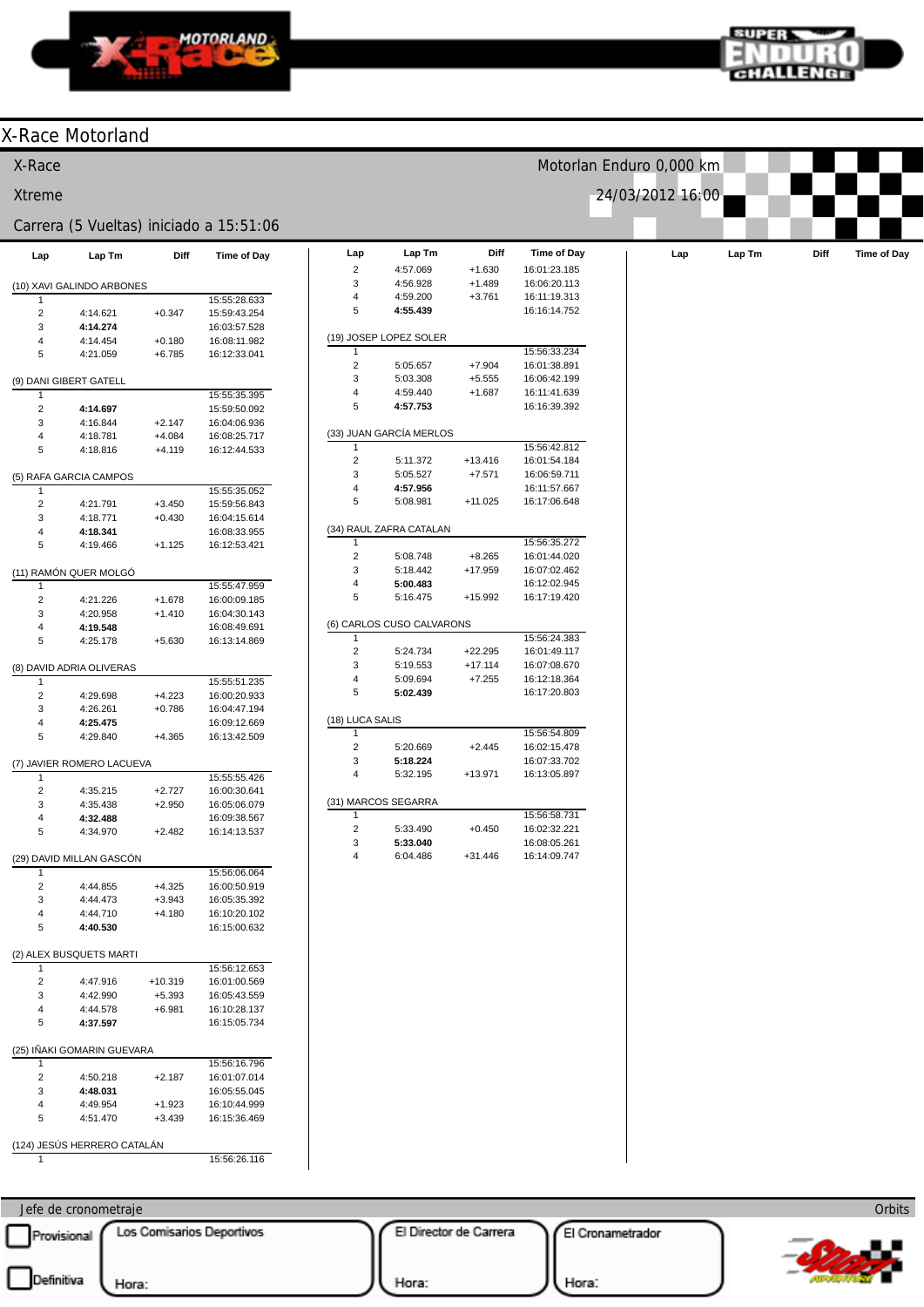



## X-Race Motorland

## **Clasificado por vueltas**



Notificaciones

#10 penalizado con 30", Art 12 RP

| <b>Margin of Victory</b>           | Avg. Speed                | Best Lap Tm                     | <b>Best Spd</b>           | Best Lap by            |
|------------------------------------|---------------------------|---------------------------------|---------------------------|------------------------|
| 28.324                             | $\overline{\phantom{0}}$  | 36:36.414                       |                           | 9 - DANI GIBERT GATELL |
| Jefe de cronometraje               |                           |                                 |                           | <b>Orbits</b>          |
| Provisional<br>Definitiva<br>Hora: | Los Comisarios Deportivos | El Director de Carrera<br>Hora: | El Cronametrador<br>Hora: |                        |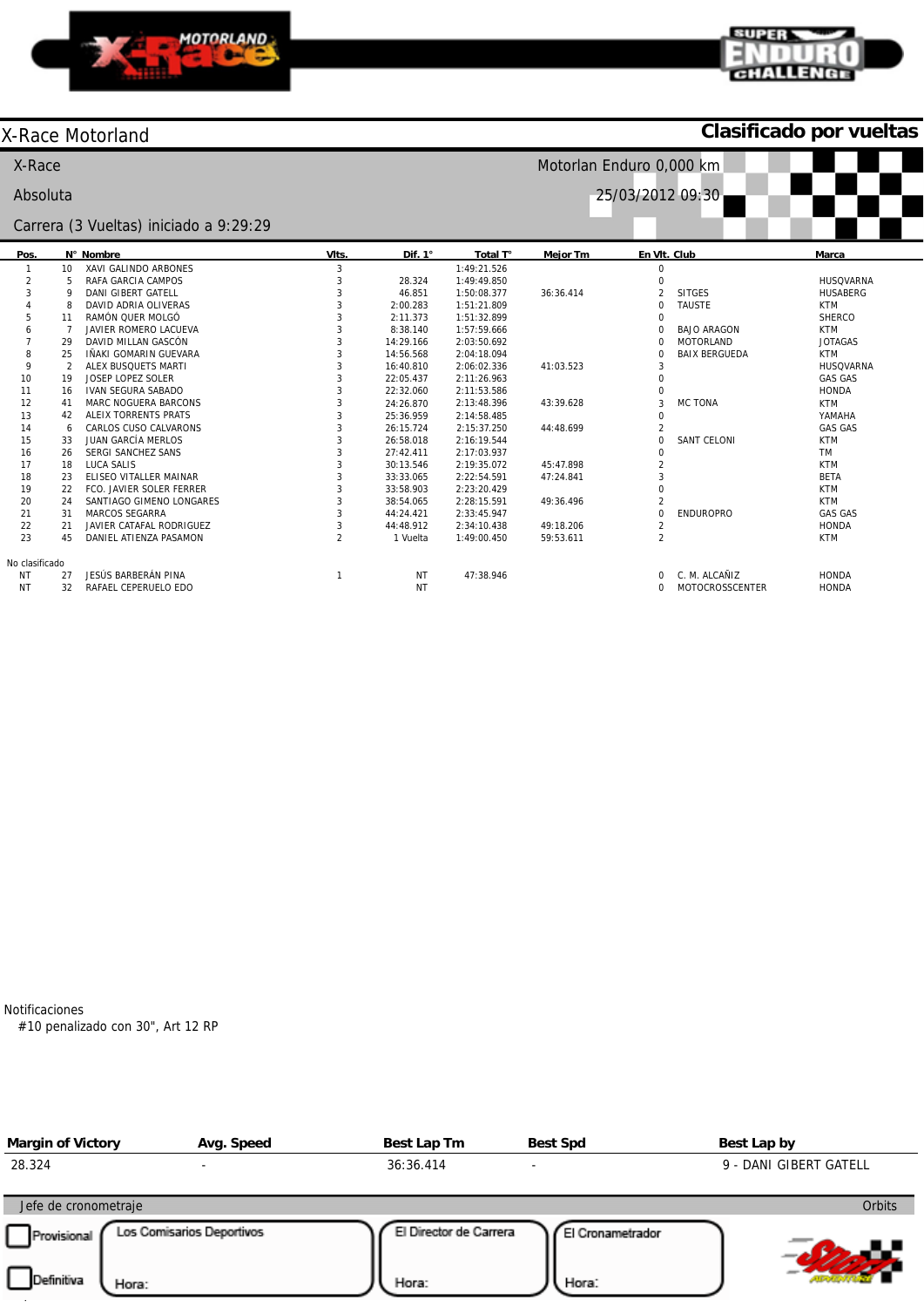

## **SUPER** लोठा पर

**Clasificado por vueltas**

| X-Race Motorland |                |                                        |                |             |                          |                      | Clasificado por vueltas |                  |
|------------------|----------------|----------------------------------------|----------------|-------------|--------------------------|----------------------|-------------------------|------------------|
| X-Race           |                |                                        |                |             | Motorlan Enduro 0,000 km |                      |                         |                  |
| Absoluta         |                |                                        |                |             |                          | 25/03/2012 09:30     |                         |                  |
|                  |                | Carrera (3 Vueltas) iniciado a 9:29:29 |                |             |                          |                      |                         |                  |
|                  |                |                                        |                |             | Dif. $1^\circ$           |                      |                         |                  |
| Pos.             |                | N° Nombre                              | <b>VIts</b>    | Total T°    |                          | <b>Mejor Tm Club</b> |                         | <b>Marca</b>     |
| <b>ELITE</b>     |                |                                        |                |             |                          |                      |                         |                  |
| $\mathbf{1}$     | 10             | <b>XAVI GALINDO ARBONES</b>            | 3              | 1:49:21.526 |                          |                      |                         |                  |
| 2                | 5              | RAFA GARCIA CAMPOS                     | 3              | 1:49:49.850 | 28.324                   |                      |                         | <b>HUSQVARNA</b> |
| 3                | 9              | <b>DANI GIBERT GATELL</b>              | 3              | 1:50:08.377 | 46.851                   | 36:36.414            | <b>SITGES</b>           | <b>HUSABERG</b>  |
| 4                | 8              | DAVID ADRIA OLIVERAS                   | 3              | 1:51:21.809 | 2:00.283                 |                      | <b>TAUSTE</b>           | <b>KTM</b>       |
| 5                | 11             | RAMÓN QUER MOLGÓ                       | 3              | 1:51:32.899 | 2:11.373                 |                      |                         | <b>SHERCO</b>    |
| 6                | 7              | JAVIER ROMERO LACUEVA                  | 3              | 1:57:59.666 | 8:38.140                 |                      | <b>BAJO ARAGON</b>      | <b>KTM</b>       |
| $\overline{7}$   | $\overline{2}$ | ALEX BUSQUETS MARTI                    | 3              | 2:06:02.336 | 16:40.810                | 41:03.523            |                         | <b>HUSQVARNA</b> |
| 8                | 6              | CARLOS CUSO CALVARONS                  | 3              | 2:15:37.250 | 26:15.724                | 44:48.699            |                         | <b>GAS GAS</b>   |
| <b>JUNIOR</b>    |                |                                        |                |             |                          |                      |                         |                  |
| $\mathbf{1}$     | 41             | <b>MARC NOGUERA BARCONS</b>            | 3              | 2:13:48.396 |                          | 43:39.628            | <b>MC TONA</b>          | <b>KTM</b>       |
| $\overline{2}$   | 42             | <b>ALEIX TORRENTS PRATS</b>            | 3              | 2:14:58.485 | 1:10.089                 |                      |                         | YAMAHA           |
| 3                | 45             | DANIEL ATIENZA PASAMON                 | $\overline{2}$ | 1:49:00.450 | 1 Vuelta                 | 59:53.611            |                         | <b>KTM</b>       |
| <b>SENIOR</b>    |                |                                        |                |             |                          |                      |                         |                  |
| $\mathbf{1}$     | 29             | DAVID MILLAN GASCÓN                    | 3              | 2:03:50.692 |                          |                      | <b>MOTORLAND</b>        | <b>JOTAGAS</b>   |
| $\overline{2}$   | 25             | IÑAKI GOMARIN GUEVARA                  | 3              | 2:04:18.094 | 27.402                   |                      | <b>BAIX BERGUEDA</b>    | <b>KTM</b>       |
| 3                | 19             | JOSEP LOPEZ SOLER                      | 3              | 2:11:26.963 | 7:36.271                 |                      |                         | <b>GAS GAS</b>   |
| 4                | 16             | <b>IVAN SEGURA SABADO</b>              | 3              | 2:11:53.586 | 8:02.894                 |                      |                         | <b>HONDA</b>     |
| 5                | 33             | JUAN GARCÍA MERLOS                     | 3              | 2:16:19.544 | 12:28.852                |                      | SANT CELONI             | <b>KTM</b>       |
| 6                | 26             | SERGI SANCHEZ SANS                     | 3              | 2:17:03.937 | 13:13.245                |                      |                         | TM               |
| $\boldsymbol{7}$ | 18             | LUCA SALIS                             | 3              | 2:19:35.072 | 15:44.380                | 45:47.898            |                         | <b>KTM</b>       |
| 8                | 23             | ELISEO VITALLER MAINAR                 | 3              | 2:22:54.591 | 19:03.899                | 47:24.841            |                         | <b>BETA</b>      |
| 9                | 22             | FCO. JAVIER SOLER FERRER               | 3              | 2:23:20.429 | 19:29.737                |                      |                         | <b>KTM</b>       |
| 10               | 24             | SANTIAGO GIMENO LONGARES               | 3              | 2:28:15.591 | 24:24.899                | 49:36.496            |                         | <b>KTM</b>       |
| 11               | 31             | <b>MARCOS SEGARRA</b>                  | 3              | 2:33:45.947 | 29:55.255                |                      | <b>ENDUROPRO</b>        | <b>GAS GAS</b>   |
| 12               | 21             | JAVIER CATAFAL RODRIGUEZ               | 3              | 2:34:10.438 | 30:19.746                | 49:18.206            |                         | <b>HONDA</b>     |
| No clasificado   |                |                                        |                |             |                          |                      |                         |                  |
| ΝT               | 27             | JESÚS BARBERÁN PINA                    | $\mathbf{1}$   | 47:38.946   | <b>NT</b>                |                      | C. M. ALCAÑIZ           | <b>HONDA</b>     |
| <b>NT</b>        | 32             | RAFAEL CEPERUELO EDO                   |                |             | <b>NT</b>                |                      | MOTOCROSSCENTI          | <b>HONDA</b>     |

| <b>Margin of Victory</b>                                   | Avg. Speed                | Best Lap Tm                     | <b>Best Spd</b>           | Best Lap by            |
|------------------------------------------------------------|---------------------------|---------------------------------|---------------------------|------------------------|
| 28.324                                                     | $\overline{\phantom{a}}$  | 36:36.414                       | $\overline{\phantom{0}}$  | 9 - DANI GIBERT GATELL |
| Jefe de cronometraje<br>Provisional<br>Definitiva<br>Hora: | Los Comisarios Deportivos | El Director de Carrera<br>Hora: | El Cronametrador<br>Hora: | <b>Orbits</b>          |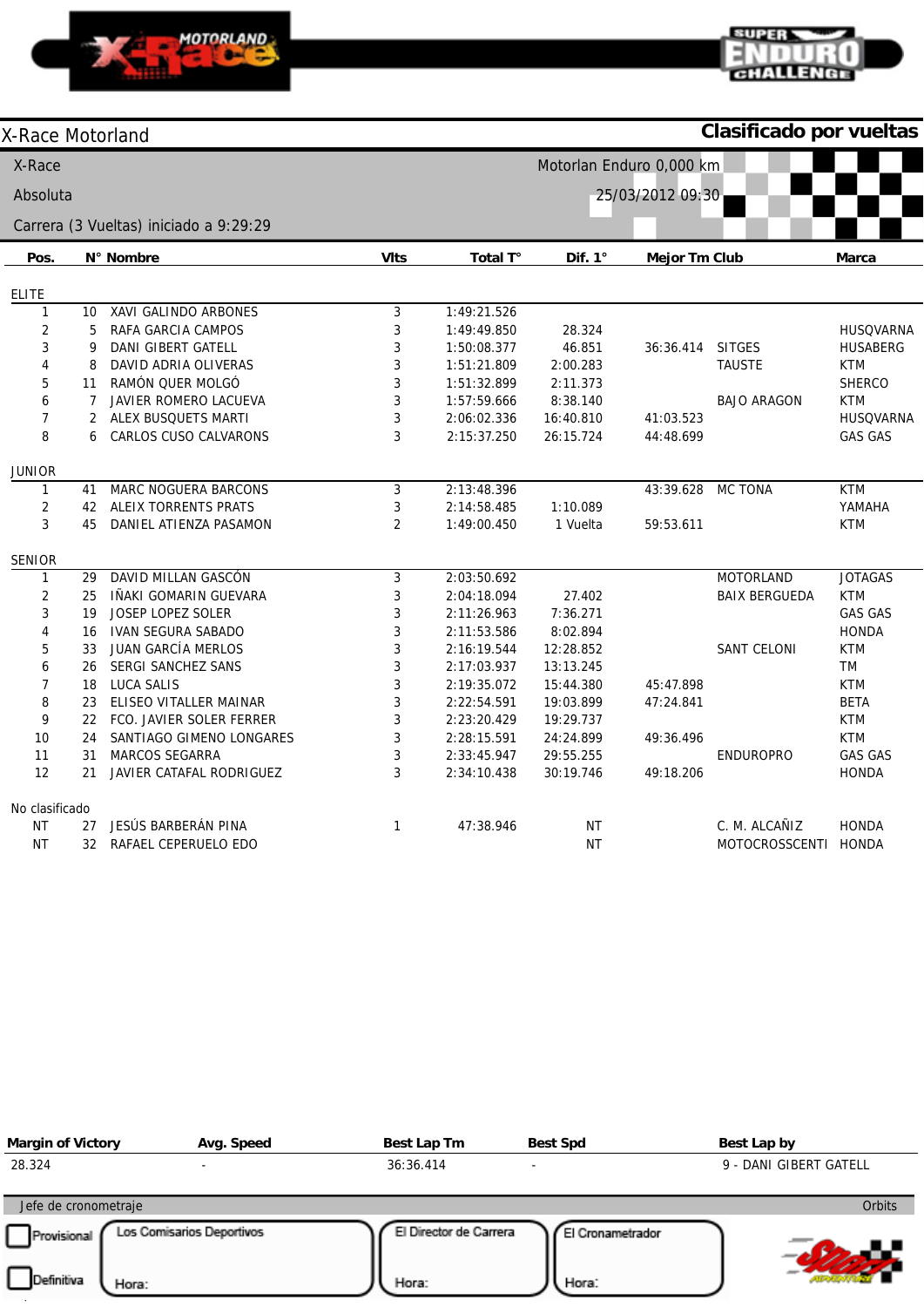



**Orbits** 

Licenciado a: SPORT ADVENTURE

|                          | X-Race Motorland           |                                  |                                              |                              |                                     |                                  |                              |                          |        |      |                    |
|--------------------------|----------------------------|----------------------------------|----------------------------------------------|------------------------------|-------------------------------------|----------------------------------|------------------------------|--------------------------|--------|------|--------------------|
| X-Race                   |                            |                                  |                                              |                              |                                     |                                  |                              | Motorlan Enduro 0,000 km |        |      |                    |
| Absoluta                 |                            |                                  |                                              |                              |                                     |                                  |                              | 25/03/2012 09:30         |        |      |                    |
|                          |                            |                                  | Carrera (3 Vueltas) iniciado a 9:29:29       |                              |                                     |                                  |                              |                          |        |      |                    |
| Lap                      | Lap Tm                     | Diff                             | Time of Day                                  | Lap                          | Lap Tm<br>(6) CARLOS CUSO CALVARONS | Diff                             | <b>Time of Day</b>           | Lap                      | Lap Tm | Diff | <b>Time of Day</b> |
|                          | (10) XAVI GALINDO ARBONES  |                                  |                                              | 1                            |                                     |                                  | 10:14:27.799                 |                          |        |      |                    |
| 1<br>p <sub>2</sub><br>3 | 36:15.100<br>36:46.144     | $-3:24:39.675$<br>$-3:24:08.630$ | 10:05:19.919<br>10:41:35.019<br>11:18:21.164 | $\sqrt{2}$<br>3              | 44:48.699<br>45:50.390              | $+1:01.691$                      | 10:59:16.498<br>11:45:06.888 |                          |        |      |                    |
|                          | (5) RAFA GARCIA CAMPOS     |                                  |                                              | -1                           | (33) JUAN GARCÍA MERLOS             |                                  | 10:14:32.077                 |                          |        |      |                    |
| 1                        |                            |                                  | 10:06:30.291                                 | p <sub>2</sub>               | 45:00.821                           | $-3:15:53.954$                   | 10:59:32.898                 |                          |        |      |                    |
| p <sub>2</sub><br>3      | 36:32.788                  | $-3:24:21.987$                   | 10:43:03.079                                 | 3                            | 46:16.283                           | $-3:14:38.491$                   | 11:45:49.182                 |                          |        |      |                    |
|                          | 36:16.408                  | $-3:24:38.366$                   | 11:19:19.488                                 |                              | (26) SERGI SANCHEZ SANS             |                                  |                              |                          |        |      |                    |
|                          | (9) DANI GIBERT GATELL     |                                  |                                              | -1                           |                                     |                                  | 10:15:07.293                 |                          |        |      |                    |
| 1<br>$\sqrt{2}$          | 36:36.414                  |                                  | 10:06:07.696<br>10:42:44.110                 | p <sub>2</sub><br>3          | 46:13.870<br>45:12.411              | $-3:14:40.905$<br>$-3:15:42.363$ | 11:01:21.163<br>11:46:33.575 |                          |        |      |                    |
| 3                        | 36:53.905                  | $+17.491$                        | 11:19:38.015                                 |                              |                                     |                                  |                              |                          |        |      |                    |
|                          |                            |                                  |                                              |                              | (18) LUCA SALIS                     |                                  |                              |                          |        |      |                    |
|                          | (8) DAVID ADRIA OLIVERAS   |                                  |                                              | 1<br>$\sqrt{2}$              | 45:47.898                           |                                  | 10:16:14.906<br>11:02:02.804 |                          |        |      |                    |
| 1<br>p <sub>2</sub>      | 36:46.648                  | $-3:24:08.127$                   | 10:06:40.270<br>10:43:26.918                 | 3                            | 47:01.906                           | $+1:14.008$                      | 11:49:04.710                 |                          |        |      |                    |
| 3                        | 37:24.528                  | -3:23:30.246                     | 11:20:51.447                                 |                              |                                     |                                  |                              |                          |        |      |                    |
|                          |                            |                                  |                                              |                              | (23) ELISEO VITALLER MAINAR         |                                  | 10:17:09.985                 |                          |        |      |                    |
| 1                        | (11) RAMÓN QUER MOLGÓ      |                                  | 10:06:54.591                                 | 1<br>$\overline{2}$          | 47:49.403                           | $+24.562$                        | 11:04:59.388                 |                          |        |      |                    |
| p <sub>2</sub>           | 36:57.029                  | $-3:23:57.746$                   | 10:43:51.620                                 | 3                            | 47:24.841                           |                                  | 11:52:24.229                 |                          |        |      |                    |
| 3                        | 37:10.916                  | $-3:23:43.858$                   | 11:21:02.537                                 |                              |                                     |                                  |                              |                          |        |      |                    |
|                          |                            |                                  |                                              |                              | (22) FCO. JAVIER SOLER FERRER       |                                  |                              |                          |        |      |                    |
|                          | (7) JAVIER ROMERO LACUEVA  |                                  |                                              | 1<br>p <sub>2</sub>          | 47:59.641                           | $-3:12:55.134$                   | 10:17:00.804<br>11:05:00.445 |                          |        |      |                    |
| 1<br>p <sub>2</sub>      | 39:00.103                  | $-3.21:54.672$                   | 10:08:41.591<br>10:47:41.694                 | 3                            | 47:49.621                           | $-3:13:05.153$                   | 11:52:50.067                 |                          |        |      |                    |
| 3                        | 39:47.609                  | $-3:21:07.165$                   | 11:27:29.304                                 |                              |                                     |                                  |                              |                          |        |      |                    |
|                          |                            |                                  |                                              |                              | (24) SANTIAGO GIMENO LONGARES       |                                  |                              |                          |        |      |                    |
|                          | (29) DAVID MILLAN GASCÓN   |                                  |                                              | -1                           |                                     |                                  | 10:17:27.213                 |                          |        |      |                    |
| 1<br>p <sub>2</sub>      | 40:47.524                  | $-3:20:07.251$                   | 10:10:04.772<br>10:50:52.296                 | $\overline{\mathbf{c}}$<br>3 | 49:36.496<br>50:41.520              | $+1:05.024$                      | 11:07:03.709<br>11:57:45.229 |                          |        |      |                    |
| 3                        | 42:28.033                  | -3:18:26.741                     | 11:33:20.330                                 |                              |                                     |                                  |                              |                          |        |      |                    |
|                          |                            |                                  |                                              |                              | (31) MARCOS SEGARRA                 |                                  |                              |                          |        |      |                    |
|                          | (25) IÑAKI GOMARIN GUEVARA |                                  |                                              | -1                           |                                     |                                  | 10:20:41.952                 |                          |        |      |                    |
| $\mathbf{1}$             |                            |                                  | 10:11:13.594                                 | p <sub>2</sub><br>3          | 49:52.398<br>52:41.234              | $-3:11:02.377$<br>-3:08:13.540   | 11:10:34.350<br>12:03:15.585 |                          |        |      |                    |
| p <sub>2</sub><br>3      | 41:10.251<br>41:23.886     | $-3:19:44.524$<br>$-3:19:30.888$ | 10:52:23.845<br>11:33:47.732                 |                              |                                     |                                  |                              |                          |        |      |                    |
|                          |                            |                                  |                                              |                              | (21) JAVIER CATAFAL RODRIGUEZ       |                                  |                              |                          |        |      |                    |
|                          | (2) ALEX BUSQUETS MARTI    |                                  |                                              | -1                           |                                     |                                  | 10:21:26.694                 |                          |        |      |                    |
|                          |                            |                                  | 10:10:58.709                                 | $\overline{2}$<br>3          | 49:18.206<br>52:55.176              | +3:36.970                        | 11:10:44.900<br>12:03:40.076 |                          |        |      |                    |
| $\overline{c}$<br>3      | 43:29.742<br>41:03.523     | $+2:26.219$                      | 10:54:28.451<br>11:35:31.974                 |                              |                                     |                                  |                              |                          |        |      |                    |
|                          |                            |                                  |                                              |                              | (45) DANIEL ATIENZA PASAMON         |                                  |                              |                          |        |      |                    |
|                          | (19) JOSEP LOPEZ SOLER     |                                  |                                              | $\mathbf{1}$                 |                                     |                                  | 10:18:36.477                 |                          |        |      |                    |
| p1                       |                            |                                  | 10:13:08.436                                 | $\overline{2}$               | 59:53.611                           |                                  | 11:18:30.088                 |                          |        |      |                    |
| p <sub>2</sub><br>3      |                            | 44:43.811 -3:16:10.964           | 10:57:52.247                                 |                              | (27) JESÚS BARBERÁN PINA            |                                  |                              |                          |        |      |                    |
|                          |                            | 43:04.353 -3:17:50.421           | 11:40:56.601                                 | p1                           |                                     |                                  | 10:17:08.584                 |                          |        |      |                    |
|                          | (16) IVAN SEGURA SABADO    |                                  |                                              |                              |                                     |                                  |                              |                          |        |      |                    |
| 1                        |                            |                                  | 10:12:33.637                                 |                              |                                     |                                  |                              |                          |        |      |                    |
| p <sub>2</sub><br>3      | 43:59.680<br>44:49.906     | $-3:16:55.095$<br>$-3.16.04.868$ | 10:56:33.317                                 |                              |                                     |                                  |                              |                          |        |      |                    |
|                          |                            |                                  | 11:41:23.224                                 |                              |                                     |                                  |                              |                          |        |      |                    |
|                          | (41) MARC NOGUERA BARCONS  |                                  |                                              |                              |                                     |                                  |                              |                          |        |      |                    |
| 1                        |                            |                                  | 10:15:11.496                                 |                              |                                     |                                  |                              |                          |        |      |                    |
| $\overline{c}$           | 44:26.910                  | +47.282                          | 10:59:38.406                                 |                              |                                     |                                  |                              |                          |        |      |                    |
| 3                        | 43:39.628                  |                                  | 11:43:18.034                                 |                              |                                     |                                  |                              |                          |        |      |                    |
|                          | (42) ALEIX TORRENTS PRATS  |                                  |                                              |                              |                                     |                                  |                              |                          |        |      |                    |
| 1                        |                            |                                  | 10:16:22.591                                 |                              |                                     |                                  |                              |                          |        |      |                    |
| p <sub>2</sub>           | 44:05.867                  | $-3.16:48.908$                   | 11:00:28.458                                 |                              |                                     |                                  |                              |                          |        |      |                    |
| 3                        | 43:59.664                  | $-3:16:55.110$                   | 11:44:28.123                                 |                              |                                     |                                  |                              |                          |        |      |                    |
|                          |                            |                                  |                                              |                              |                                     |                                  |                              |                          |        |      |                    |

Jefe de cronometraje Provisional Los Comisarios Deportivos El Director de Carrera El Cronametrador w  $\Box$ Definitiva  $\bigcup_{\text{Hora}:}$ Hora: Hora: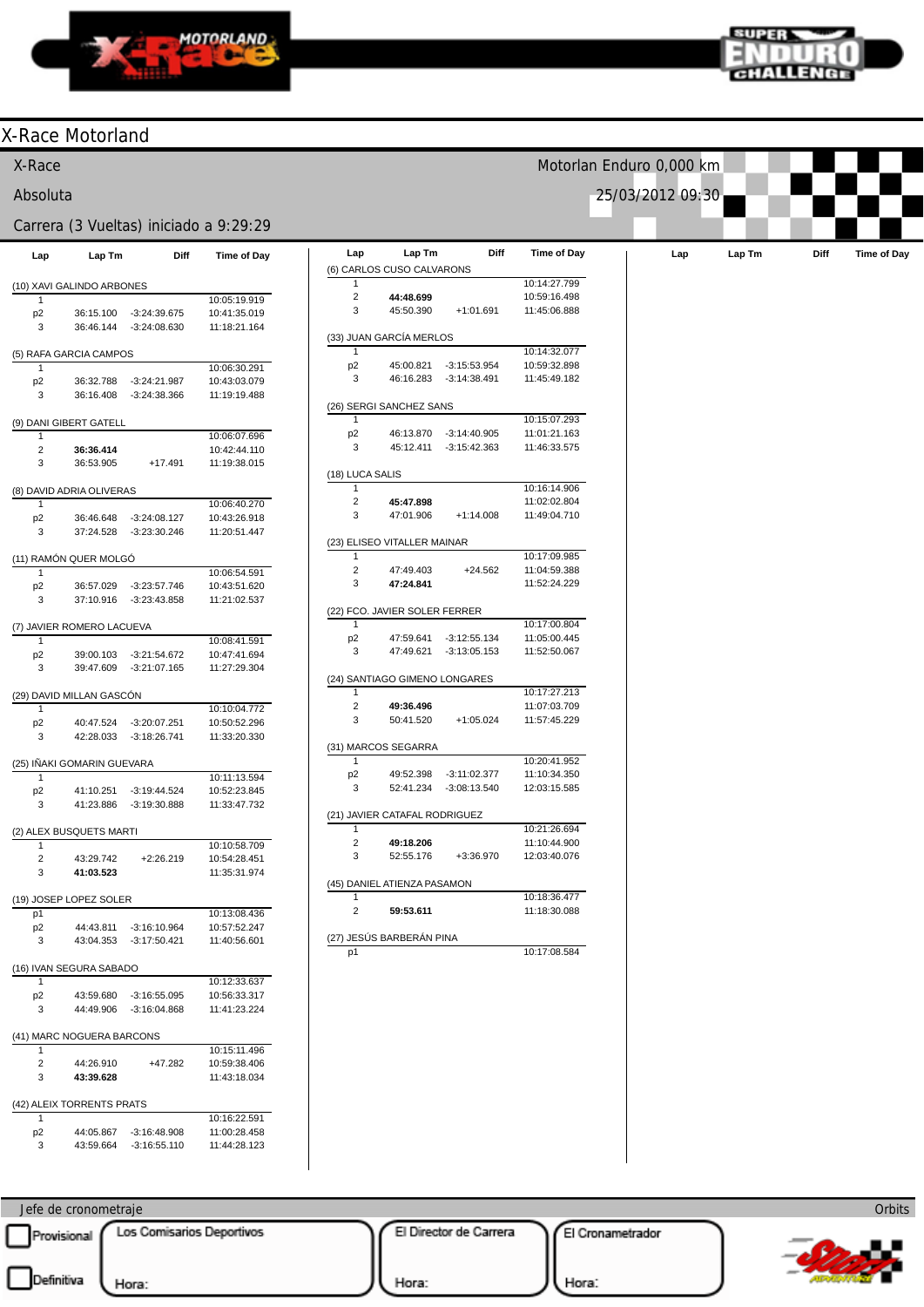



## X-Race Motorland

**Clasificado por vueltas**

| X-Race<br>Motorlan Enduro 0,000 km |     |                                         |                  |           |             |                 |                         |                    |                  |
|------------------------------------|-----|-----------------------------------------|------------------|-----------|-------------|-----------------|-------------------------|--------------------|------------------|
| Popular                            |     |                                         |                  |           |             |                 | 25/03/2012 12:30        |                    |                  |
|                                    |     | Carrera (2 Vueltas) iniciado a 12:27:00 |                  |           |             |                 |                         |                    |                  |
| Pos.                               |     | N° Nombre                               | VIts.            | Dif. 1°   | Total T°    | <b>Mejor Tm</b> | En VIt. Club            |                    | Marca            |
| $\mathbf{1}$                       | 77  | <b>OSCAR BERGE ROMERO</b>               | $\overline{2}$   |           | 1:24:26.637 | 42:31.949       | $\overline{\mathbf{2}}$ |                    | <b>BETA</b>      |
| $\sqrt{2}$                         | 69  | JORDI BORDOY GARRIGOS                   | $\overline{c}$   | 2:03.949  | 1:26:30.586 | 43:57.947       | $\overline{c}$          |                    | <b>HUSQVARNA</b> |
| 3                                  | 72  | ARNAU CARBONELL SABORIT                 | $\overline{c}$   | 3:22.759  | 1:27:49.396 | 44:16.615       | $\overline{a}$          | <b>OSONA</b>       | <b>KTM</b>       |
| $\overline{4}$                     | 86  | CARLES QUER MOLGÓ                       | $\overline{c}$   | 3:34.114  | 1:28:00.751 | 43:58.546       | $\overline{2}$          |                    | <b>KTM</b>       |
| 5                                  | 68  | MIGUEL A. PEREZ GARCÍA                  | $\overline{2}$   | 4:06.048  | 1:28:32.685 | 43:38.018       | $\overline{c}$          |                    | <b>HUSABERG</b>  |
| 6                                  | 56  | JOSE MARÍA SUÑE CABAYOL                 | $\overline{2}$   | 6:21.350  | 1:30:47.987 | 45:07.705       | $\overline{2}$          | PEDALS DEL CISTER  | YAMAHA           |
| $\overline{7}$                     | 67  | <b>JORDI TRAVER ORRIOLS</b>             | $\overline{c}$   | 7:27.947  | 1:31:54.584 | 46:39.496       | $\overline{2}$          |                    | <b>HUSQVARNA</b> |
| 8                                  | 124 | JESÚS HERRERO CATALÁN                   | $\overline{c}$   | 9:12.615  | 1:33:39.252 |                 | $\overline{0}$          | C. M. ALCAÑIZ      | <b>MONTESA</b>   |
| 9                                  | 52  | CARLES SOLER ORTEGA                     | $\overline{2}$   | 9:20.494  | 1:33:47.131 | 45:28.296       | $\overline{2}$          | <b>L'ESQUIROL</b>  | <b>KTM</b>       |
| 10                                 | 80  | DAVID BOSSER WENDT                      | $\overline{2}$   | 10:33.445 | 1:35:00.082 | 45:09.401       | $\overline{2}$          | <b>SIP SPORT</b>   | <b>TM</b>        |
| 11                                 | 59  | ALEX MORRAL ESTUPIÑA                    | $\overline{2}$   | 10:56.099 | 1:35:22.736 |                 | $\mathbf 0$             |                    | <b>GAS GAS</b>   |
| 12                                 | 79  | GERARD GUIVERNAU AGUADE                 | $\overline{2}$   | 11:39.208 | 1:36:05.845 |                 | $\mathbf 0$             |                    | <b>HUSABERG</b>  |
| 13                                 | 62  | ANTONIO GIL MARÍN                       | $\boldsymbol{2}$ | 12:45.007 | 1:37:11.644 | 47:58.344       | $\overline{2}$          | TITO REVOLUTION    | <b>KTM</b>       |
| 14                                 | 81  | JUAN CARLOS OLIVER CASIMIRO             | $\overline{c}$   | 14:46.769 | 1:39:13.406 | 48:55.132       | $\overline{c}$          | <b>BAJO ARAGÓN</b> | <b>BETA</b>      |
| 15                                 | 54  | JOAN SANGLAS SERRALLONGA                | $\overline{c}$   | 14:51.029 | 1:39:17.666 | 48:40.291       | $\overline{2}$          | <b>L'ESQUIROL</b>  | <b>HONDA</b>     |
| 16                                 | 66  | PERRY-AUSTIN HOLT                       | $\overline{2}$   | 16:59.933 | 1:41:26.570 | 51:12.072       | $\overline{c}$          |                    | <b>BETA</b>      |
| 17                                 | 61  | CARLOS F. LOPEZ MEDINA                  | $\overline{2}$   | 18:30.594 | 1:42:57.231 |                 | $\Omega$                | TITO REVOLUTION    | <b>BETA</b>      |
| 18                                 | 28  | PACO MARTÍNEZ GIL                       | $\overline{2}$   | 21:03.315 | 1:45:29.952 |                 | $\Omega$                | ZERO MOTORCYC.     | ZERO MOT.        |
| 19                                 | 85  | <b>JAN KRATOCHWIL</b>                   | $\overline{2}$   | 24:02.674 | 1:48:29.311 |                 | 0                       | FR- PERFORM.       | <b>KTM</b>       |
| 20                                 | 55  | ALEXANDRE FORTUNY BAIGET                | $\overline{c}$   | 25:15.891 | 1:49:42.528 | 54:01.675       | $\overline{c}$          |                    | YAMAHA           |
| 21                                 | 57  | ALBERT ABAJO PARALS                     | $\overline{2}$   | 25:32.490 | 1:49:59.127 | 52:13.096       | $\overline{c}$          | <b>MC TONA</b>     | <b>KTM</b>       |
| 22                                 | 58  | ADRIÁN ARANDA JAUREGUI                  | $\overline{2}$   | 26:54.443 | 1:51:21.080 |                 | $\Omega$                | EL EQUIPO A        | <b>KTM</b>       |
| 23                                 | 73  | JOSE IGNACIO ABAD PEREZ                 | $\overline{c}$   | 29:21.986 | 1:53:48.623 | 57:00.184       | $\overline{2}$          |                    | <b>KTM</b>       |
| 24                                 | 75  | OSCAR GARCÍA MARTÍNEZ                   | $\overline{2}$   | 33:06.307 | 1:57:32.944 | 1:00:02.611     | $\overline{2}$          |                    | <b>KTM</b>       |
| 25                                 | 76  | <b>BLAI FERRE JUST</b>                  | $\overline{c}$   | 35:58.849 | 2:00:25.486 | 1:02:24.921     | $\overline{2}$          |                    | <b>KTM</b>       |
| 26                                 | 126 | CARLES SALINAS LLONCH                   | $\overline{2}$   | 37:13.228 | 2:01:39.865 |                 | $\overline{0}$          |                    | <b>BULTACO</b>   |
| 27                                 | 82  | SERGIO BARGALLÓ ABAD                    | $\overline{2}$   | 48:41.913 | 2:13:08.550 | 1:06:49.604     | $\overline{2}$          |                    |                  |
| No clasificado                     |     |                                         |                  |           |             |                 |                         |                    |                  |
| ΝT                                 | 60  | LLUIS ESTUPIÑÁ GUIXÁ                    | $\mathbf{1}$     | NT        | 46:05.259   |                 | $\mathbf 0$             |                    | <b>BETA</b>      |
| NT                                 | 53  | OSCAR SIMO GARCÍA                       | $\mathbf{1}$     | <b>NT</b> | 48:24.880   |                 | $\Omega$                | <b>L'ESQUIROL</b>  | <b>KTM</b>       |
| NT                                 | 50  | OSWALD LLERA LASOBRAS                   | $\mathbf{1}$     | <b>NT</b> | 55:33.842   |                 | $\Omega$                | EL EQUIPO A        | <b>SUZUKI</b>    |
| NT                                 | 51  | JOSE ANGEL BERTOLA AZNAR                | $\mathbf{1}$     | ΝT        | 1:00:34.319 |                 | $\Omega$                | EL EQUIPO A        | <b>KTM</b>       |
| NT                                 | 65  | JORDI HERNÁNDEZ SERRA                   |                  | <b>NT</b> |             |                 | $\mathbf 0$             |                    | <b>KTM</b>       |
| NT                                 | 74  | RUBEN BALADA DIEGUEZ                    |                  | <b>NT</b> |             |                 | $\Omega$                | DU-DUX             | <b>KTM</b>       |
| NT                                 | 78  | ERIC MARÍN FERRER                       |                  | ΝT        |             |                 | $\Omega$                |                    | <b>HONDA</b>     |
| ΝT                                 | 83  | <b>FERRAN PUIG TORRES</b>               |                  | ΝT        |             |                 | 0                       | <b>SIP SPORT</b>   | TM               |
| NT                                 | 84  | LUTZ KLINGEBERG                         |                  | ΝT        |             |                 | $\Omega$                | FR- PERFORM.       | <b>KTM</b>       |
| NT                                 | 125 | FCO. JOSÉ MARÍN TOMÁS                   |                  | <b>NT</b> |             |                 | $\Omega$                | <b>MOTORLAND</b>   | CAGIBA           |

| <b>Margin of Victory</b>         | Avg. Speed                         | Best Lap Tm                     | <b>Best Spd</b>           | Best Lap by             |
|----------------------------------|------------------------------------|---------------------------------|---------------------------|-------------------------|
| 2:03.949                         |                                    | 42:31.949                       |                           | 77 - OSCAR BERGE ROMERO |
| Jefe de cronometraje             |                                    |                                 |                           | Orbits                  |
| Provisional<br><b>Definitiva</b> | Los Comisarios Deportivos<br>Hora: | El Director de Carrera<br>Hora: | El Cronametrador<br>Hora: |                         |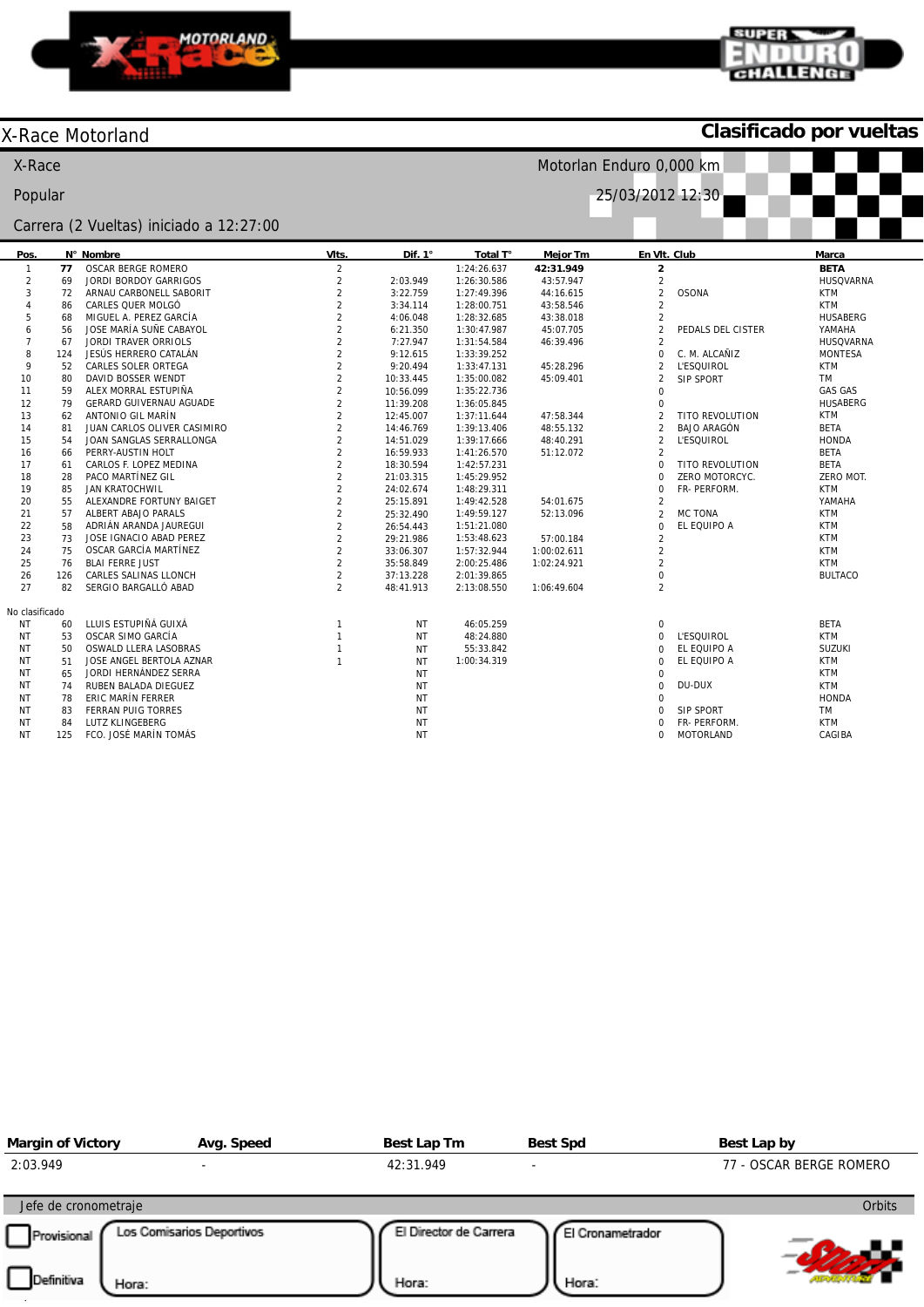

 $\sum_{i=1}^{n}$ 

### **SUPER** п GHALLEN

Licenciado a: SPORT ADVENTURE

Hora:

| X-Race<br>Motorlan Enduro 0,000 km<br>Popular<br>25/03/2012 12:30<br>Carrera (2 Vueltas) iniciado a 12:27:00<br><b>VIts</b><br>Pos.<br>N° Nombre<br>Total T°<br>Dif. $1^\circ$<br><b>Mejor Tm Club</b><br>Marca<br>AMIGOS<br><b>OSCAR BERGE ROMERO</b><br>$\overline{2}$<br>1:24:26.637<br><b>BETA</b><br>77<br>42:31.949<br>$\mathbf{1}$<br>$\overline{2}$<br>2<br>JORDI BORDOY GARRIGOS<br><b>HUSQVARNA</b><br>1:26:30.586<br>2:03.949<br>43:57.947<br>69<br>3<br>$\overline{2}$<br>ARNAU CARBONELL SABORIT<br>1:27:49.396<br>3:22.759<br>44:16.615<br><b>OSONA</b><br><b>KTM</b><br>72<br>$\overline{2}$<br>4<br>CARLES QUER MOLGÓ<br><b>KTM</b><br>1:28:00.751<br>3:34.114<br>43:58.546<br>86<br>5<br>MIGUEL A. PEREZ GARCÍA<br>2<br>1:28:32.685<br>4:06.048<br>43:38.018<br><b>HUSABERG</b><br>68<br>$\overline{c}$<br>JOSE MARÍA SUÑE CABAYOL<br>6<br>1:30:47.987<br>6:21.350<br>45:07.705<br>PEDALS DEL CISTE<br>YAMAHA<br>56<br>$\overline{2}$<br>$\overline{7}$<br><b>JORDI TRAVER ORRIOLS</b><br>1:31:54.584<br>7:27.947<br>46:39.496<br><b>HUSQVARNA</b><br>67<br>$\overline{c}$<br>8<br>CARLES SOLER ORTEGA<br><b>L'ESQUIROL</b><br>1:33:47.131<br>9:20.494<br>45:28.296<br>KTM<br>52<br>$\sqrt{2}$<br>9<br>DAVID BOSSER WENDT<br>TM<br>1:35:00.082<br>10:33.445<br>45:09.401<br><b>SIP SPORT</b><br>80<br>$\overline{2}$<br>10<br>ALEX MORRAL ESTUPIÑA<br><b>GAS GAS</b><br>1:35:22.736<br>10:56.099<br>59<br>$\sqrt{2}$<br>11<br><b>GERARD GUIVERNAU AGUADE</b><br>1:36:05.845<br>11:39.208<br><b>HUSABERG</b><br>79<br>$\overline{2}$<br>ANTONIO GIL MARÍN<br>12<br>1:37:11.644<br>12:45.007<br>47:58.344<br>TITO REVOLUTION<br><b>KTM</b><br>62<br>$\overline{2}$<br>13<br><b>BAJO ARAGÓN</b><br><b>BETA</b><br>JUAN CARLOS OLIVER CASIMIRO<br>1:39:13.406<br>14:46.769<br>48:55.132<br>81<br>$\overline{2}$<br>14<br>14:51.029<br>JOAN SANGLAS SERRALLONGA<br>1:39:17.666<br>48:40.291<br><b>L'ESQUIROL</b><br><b>HONDA</b><br>54<br>$\overline{2}$<br>15<br><b>BETA</b><br>PERRY-AUSTIN HOLT<br>1:41:26.570<br>16:59.933<br>51:12.072<br>66<br>$\sqrt{2}$<br>1:42:57.231<br>18:30.594<br><b>BETA</b><br>16<br>CARLOS F. LOPEZ MEDINA<br>TITO REVOLUTION<br>61<br>$\overline{2}$<br>17<br>PACO MARTÍNEZ GIL<br>1:45:29.952<br>21:03.315<br>ZERO MOTORCYC.<br>ZERO MOT.<br>28<br>$\overline{2}$<br>18<br>1:48:29.311<br>24:02.674<br><b>KTM</b><br><b>JAN KRATOCHWIL</b><br>FR- PERFORM.<br>85<br>$\overline{2}$<br>19<br>YAMAHA<br>55<br>ALEXANDRE FORTUNY BAIGET<br>1:49:42.528<br>25:15.891<br>54:01.675<br>$\sqrt{2}$<br>20<br><b>KTM</b><br>ALBERT ABAJO PARALS<br>1:49:59.127<br>25:32.490<br>52:13.096<br><b>MC TONA</b><br>57<br>$\overline{2}$<br>21<br>ADRIÁN ARANDA JAUREGUI<br><b>KTM</b><br>58<br>1:51:21.080<br>26:54.443<br>EL EQUIPO A<br>$\overline{2}$<br>57:00.184<br><b>KTM</b><br>22<br>JOSE IGNACIO ABAD PEREZ<br>1:53:48.623<br>29:21.986<br>73<br>$\overline{2}$<br>23<br>OSCAR GARCÍA MARTÍNEZ<br><b>KTM</b><br>75<br>1:57:32.944<br>33:06.307<br>1:00:02.611<br>$\overline{2}$<br>24<br><b>BLAI FERRE JUST</b><br>76<br>2:00:25.486<br>35:58.849<br>1:02:24.921<br><b>KTM</b><br>$\overline{2}$<br>25<br>SERGIO BARGALLÓ ABAD<br>82<br>2:13:08.550<br>48:41.913<br>1:06:49.604<br>No clasificado<br>LLUIS ESTUPIÑÁ GUIXÁ<br><b>NT</b><br><b>BETA</b><br><b>NT</b><br>46:05.259<br>60<br>1<br><b>NT</b><br>OSCAR SIMO GARCÍA<br>53<br>$\mathbf{1}$<br>48:24.880<br><b>NT</b><br><b>L'ESQUIROL</b><br><b>KTM</b><br>EL EQUIPO A<br><b>SUZUKI</b><br><b>NT</b><br>OSWALD LLERA LASOBRAS<br>1<br>55:33.842<br>ΝT<br>50<br>1:00:34.319<br><b>NT</b><br>JOSE ANGEL BERTOLA AZNAR<br><b>NT</b><br>EL EQUIPO A<br><b>KTM</b><br>1<br>51<br>JORDI HERNÁNDEZ SERRA<br><b>KTM</b><br>NT<br><b>NT</b><br>65<br><b>NT</b><br>DU-DUX<br><b>KTM</b><br>NT<br>RUBEN BALADA DIEGUEZ<br>74<br>ERIC MARÍN FERRER<br><b>HONDA</b><br><b>NT</b><br><b>NT</b><br>78<br>FERRAN PUIG TORRES<br>TM<br><b>NT</b><br>ΝT<br><b>SIP SPORT</b><br>83<br>LUTZ KLINGEBERG<br><b>KTM</b><br><b>NT</b><br><b>NT</b><br>FR- PERFORM.<br>84<br>CLÁSICAS<br>$\overline{c}$<br>1:33:39.252<br>C. M. ALCAÑIZ<br>JESÚS HERRERO CATALÁN<br><b>MONTESA</b><br>124<br>$\mathbf{1}$<br>$\overline{2}$<br><b>CARLES SALINAS LLONCH</b><br>2<br>2:01:39.865<br>28:00.613<br><b>BULTACO</b><br>126<br>No clasificado<br>FCO. JOSÉ MARÍN TOMÁS<br>CAGIBA<br>NT<br>125<br><b>NT</b><br><b>MOTORLAND</b><br><b>Margin of Victory</b><br>Avg. Speed<br><b>Best Lap Tm</b><br><b>Best Spd</b><br>Best Lap by<br>2:03.949<br>42:31.949<br>77 - OSCAR BERGE ROMERO<br>Orbits<br>Jefe de cronometraje<br>Los Comisarios Deportivos<br>El Director de Carrera<br>El Cronametrador<br>Provisional | X-Race Motorland |  |  |  | <b>Clasificado por vueltas</b> |  |
|------------------------------------------------------------------------------------------------------------------------------------------------------------------------------------------------------------------------------------------------------------------------------------------------------------------------------------------------------------------------------------------------------------------------------------------------------------------------------------------------------------------------------------------------------------------------------------------------------------------------------------------------------------------------------------------------------------------------------------------------------------------------------------------------------------------------------------------------------------------------------------------------------------------------------------------------------------------------------------------------------------------------------------------------------------------------------------------------------------------------------------------------------------------------------------------------------------------------------------------------------------------------------------------------------------------------------------------------------------------------------------------------------------------------------------------------------------------------------------------------------------------------------------------------------------------------------------------------------------------------------------------------------------------------------------------------------------------------------------------------------------------------------------------------------------------------------------------------------------------------------------------------------------------------------------------------------------------------------------------------------------------------------------------------------------------------------------------------------------------------------------------------------------------------------------------------------------------------------------------------------------------------------------------------------------------------------------------------------------------------------------------------------------------------------------------------------------------------------------------------------------------------------------------------------------------------------------------------------------------------------------------------------------------------------------------------------------------------------------------------------------------------------------------------------------------------------------------------------------------------------------------------------------------------------------------------------------------------------------------------------------------------------------------------------------------------------------------------------------------------------------------------------------------------------------------------------------------------------------------------------------------------------------------------------------------------------------------------------------------------------------------------------------------------------------------------------------------------------------------------------------------------------------------------------------------------------------------------------------------------------------------------------------------------------------------------------------------------------------------------------------------------------------------------------------------------------------------------------------------------------------------------------------------------------------------------------------------------------------------------------------------------------------------------------------------------------------------------------------------------------------------------------------------------------------------------------------------------------------------------------------------------------------------------------------------------------------------------------------------------------------------------------------------------------------------------------------------------------------------------------------------------------------------------------------------------------------------------------------------------------------------------------------------------------------|------------------|--|--|--|--------------------------------|--|
|                                                                                                                                                                                                                                                                                                                                                                                                                                                                                                                                                                                                                                                                                                                                                                                                                                                                                                                                                                                                                                                                                                                                                                                                                                                                                                                                                                                                                                                                                                                                                                                                                                                                                                                                                                                                                                                                                                                                                                                                                                                                                                                                                                                                                                                                                                                                                                                                                                                                                                                                                                                                                                                                                                                                                                                                                                                                                                                                                                                                                                                                                                                                                                                                                                                                                                                                                                                                                                                                                                                                                                                                                                                                                                                                                                                                                                                                                                                                                                                                                                                                                                                                                                                                                                                                                                                                                                                                                                                                                                                                                                                                                                                                                    |                  |  |  |  |                                |  |
|                                                                                                                                                                                                                                                                                                                                                                                                                                                                                                                                                                                                                                                                                                                                                                                                                                                                                                                                                                                                                                                                                                                                                                                                                                                                                                                                                                                                                                                                                                                                                                                                                                                                                                                                                                                                                                                                                                                                                                                                                                                                                                                                                                                                                                                                                                                                                                                                                                                                                                                                                                                                                                                                                                                                                                                                                                                                                                                                                                                                                                                                                                                                                                                                                                                                                                                                                                                                                                                                                                                                                                                                                                                                                                                                                                                                                                                                                                                                                                                                                                                                                                                                                                                                                                                                                                                                                                                                                                                                                                                                                                                                                                                                                    |                  |  |  |  |                                |  |
|                                                                                                                                                                                                                                                                                                                                                                                                                                                                                                                                                                                                                                                                                                                                                                                                                                                                                                                                                                                                                                                                                                                                                                                                                                                                                                                                                                                                                                                                                                                                                                                                                                                                                                                                                                                                                                                                                                                                                                                                                                                                                                                                                                                                                                                                                                                                                                                                                                                                                                                                                                                                                                                                                                                                                                                                                                                                                                                                                                                                                                                                                                                                                                                                                                                                                                                                                                                                                                                                                                                                                                                                                                                                                                                                                                                                                                                                                                                                                                                                                                                                                                                                                                                                                                                                                                                                                                                                                                                                                                                                                                                                                                                                                    |                  |  |  |  |                                |  |
|                                                                                                                                                                                                                                                                                                                                                                                                                                                                                                                                                                                                                                                                                                                                                                                                                                                                                                                                                                                                                                                                                                                                                                                                                                                                                                                                                                                                                                                                                                                                                                                                                                                                                                                                                                                                                                                                                                                                                                                                                                                                                                                                                                                                                                                                                                                                                                                                                                                                                                                                                                                                                                                                                                                                                                                                                                                                                                                                                                                                                                                                                                                                                                                                                                                                                                                                                                                                                                                                                                                                                                                                                                                                                                                                                                                                                                                                                                                                                                                                                                                                                                                                                                                                                                                                                                                                                                                                                                                                                                                                                                                                                                                                                    |                  |  |  |  |                                |  |
|                                                                                                                                                                                                                                                                                                                                                                                                                                                                                                                                                                                                                                                                                                                                                                                                                                                                                                                                                                                                                                                                                                                                                                                                                                                                                                                                                                                                                                                                                                                                                                                                                                                                                                                                                                                                                                                                                                                                                                                                                                                                                                                                                                                                                                                                                                                                                                                                                                                                                                                                                                                                                                                                                                                                                                                                                                                                                                                                                                                                                                                                                                                                                                                                                                                                                                                                                                                                                                                                                                                                                                                                                                                                                                                                                                                                                                                                                                                                                                                                                                                                                                                                                                                                                                                                                                                                                                                                                                                                                                                                                                                                                                                                                    |                  |  |  |  |                                |  |
|                                                                                                                                                                                                                                                                                                                                                                                                                                                                                                                                                                                                                                                                                                                                                                                                                                                                                                                                                                                                                                                                                                                                                                                                                                                                                                                                                                                                                                                                                                                                                                                                                                                                                                                                                                                                                                                                                                                                                                                                                                                                                                                                                                                                                                                                                                                                                                                                                                                                                                                                                                                                                                                                                                                                                                                                                                                                                                                                                                                                                                                                                                                                                                                                                                                                                                                                                                                                                                                                                                                                                                                                                                                                                                                                                                                                                                                                                                                                                                                                                                                                                                                                                                                                                                                                                                                                                                                                                                                                                                                                                                                                                                                                                    |                  |  |  |  |                                |  |
|                                                                                                                                                                                                                                                                                                                                                                                                                                                                                                                                                                                                                                                                                                                                                                                                                                                                                                                                                                                                                                                                                                                                                                                                                                                                                                                                                                                                                                                                                                                                                                                                                                                                                                                                                                                                                                                                                                                                                                                                                                                                                                                                                                                                                                                                                                                                                                                                                                                                                                                                                                                                                                                                                                                                                                                                                                                                                                                                                                                                                                                                                                                                                                                                                                                                                                                                                                                                                                                                                                                                                                                                                                                                                                                                                                                                                                                                                                                                                                                                                                                                                                                                                                                                                                                                                                                                                                                                                                                                                                                                                                                                                                                                                    |                  |  |  |  |                                |  |
|                                                                                                                                                                                                                                                                                                                                                                                                                                                                                                                                                                                                                                                                                                                                                                                                                                                                                                                                                                                                                                                                                                                                                                                                                                                                                                                                                                                                                                                                                                                                                                                                                                                                                                                                                                                                                                                                                                                                                                                                                                                                                                                                                                                                                                                                                                                                                                                                                                                                                                                                                                                                                                                                                                                                                                                                                                                                                                                                                                                                                                                                                                                                                                                                                                                                                                                                                                                                                                                                                                                                                                                                                                                                                                                                                                                                                                                                                                                                                                                                                                                                                                                                                                                                                                                                                                                                                                                                                                                                                                                                                                                                                                                                                    |                  |  |  |  |                                |  |
|                                                                                                                                                                                                                                                                                                                                                                                                                                                                                                                                                                                                                                                                                                                                                                                                                                                                                                                                                                                                                                                                                                                                                                                                                                                                                                                                                                                                                                                                                                                                                                                                                                                                                                                                                                                                                                                                                                                                                                                                                                                                                                                                                                                                                                                                                                                                                                                                                                                                                                                                                                                                                                                                                                                                                                                                                                                                                                                                                                                                                                                                                                                                                                                                                                                                                                                                                                                                                                                                                                                                                                                                                                                                                                                                                                                                                                                                                                                                                                                                                                                                                                                                                                                                                                                                                                                                                                                                                                                                                                                                                                                                                                                                                    |                  |  |  |  |                                |  |
|                                                                                                                                                                                                                                                                                                                                                                                                                                                                                                                                                                                                                                                                                                                                                                                                                                                                                                                                                                                                                                                                                                                                                                                                                                                                                                                                                                                                                                                                                                                                                                                                                                                                                                                                                                                                                                                                                                                                                                                                                                                                                                                                                                                                                                                                                                                                                                                                                                                                                                                                                                                                                                                                                                                                                                                                                                                                                                                                                                                                                                                                                                                                                                                                                                                                                                                                                                                                                                                                                                                                                                                                                                                                                                                                                                                                                                                                                                                                                                                                                                                                                                                                                                                                                                                                                                                                                                                                                                                                                                                                                                                                                                                                                    |                  |  |  |  |                                |  |
|                                                                                                                                                                                                                                                                                                                                                                                                                                                                                                                                                                                                                                                                                                                                                                                                                                                                                                                                                                                                                                                                                                                                                                                                                                                                                                                                                                                                                                                                                                                                                                                                                                                                                                                                                                                                                                                                                                                                                                                                                                                                                                                                                                                                                                                                                                                                                                                                                                                                                                                                                                                                                                                                                                                                                                                                                                                                                                                                                                                                                                                                                                                                                                                                                                                                                                                                                                                                                                                                                                                                                                                                                                                                                                                                                                                                                                                                                                                                                                                                                                                                                                                                                                                                                                                                                                                                                                                                                                                                                                                                                                                                                                                                                    |                  |  |  |  |                                |  |
|                                                                                                                                                                                                                                                                                                                                                                                                                                                                                                                                                                                                                                                                                                                                                                                                                                                                                                                                                                                                                                                                                                                                                                                                                                                                                                                                                                                                                                                                                                                                                                                                                                                                                                                                                                                                                                                                                                                                                                                                                                                                                                                                                                                                                                                                                                                                                                                                                                                                                                                                                                                                                                                                                                                                                                                                                                                                                                                                                                                                                                                                                                                                                                                                                                                                                                                                                                                                                                                                                                                                                                                                                                                                                                                                                                                                                                                                                                                                                                                                                                                                                                                                                                                                                                                                                                                                                                                                                                                                                                                                                                                                                                                                                    |                  |  |  |  |                                |  |
|                                                                                                                                                                                                                                                                                                                                                                                                                                                                                                                                                                                                                                                                                                                                                                                                                                                                                                                                                                                                                                                                                                                                                                                                                                                                                                                                                                                                                                                                                                                                                                                                                                                                                                                                                                                                                                                                                                                                                                                                                                                                                                                                                                                                                                                                                                                                                                                                                                                                                                                                                                                                                                                                                                                                                                                                                                                                                                                                                                                                                                                                                                                                                                                                                                                                                                                                                                                                                                                                                                                                                                                                                                                                                                                                                                                                                                                                                                                                                                                                                                                                                                                                                                                                                                                                                                                                                                                                                                                                                                                                                                                                                                                                                    |                  |  |  |  |                                |  |
|                                                                                                                                                                                                                                                                                                                                                                                                                                                                                                                                                                                                                                                                                                                                                                                                                                                                                                                                                                                                                                                                                                                                                                                                                                                                                                                                                                                                                                                                                                                                                                                                                                                                                                                                                                                                                                                                                                                                                                                                                                                                                                                                                                                                                                                                                                                                                                                                                                                                                                                                                                                                                                                                                                                                                                                                                                                                                                                                                                                                                                                                                                                                                                                                                                                                                                                                                                                                                                                                                                                                                                                                                                                                                                                                                                                                                                                                                                                                                                                                                                                                                                                                                                                                                                                                                                                                                                                                                                                                                                                                                                                                                                                                                    |                  |  |  |  |                                |  |
|                                                                                                                                                                                                                                                                                                                                                                                                                                                                                                                                                                                                                                                                                                                                                                                                                                                                                                                                                                                                                                                                                                                                                                                                                                                                                                                                                                                                                                                                                                                                                                                                                                                                                                                                                                                                                                                                                                                                                                                                                                                                                                                                                                                                                                                                                                                                                                                                                                                                                                                                                                                                                                                                                                                                                                                                                                                                                                                                                                                                                                                                                                                                                                                                                                                                                                                                                                                                                                                                                                                                                                                                                                                                                                                                                                                                                                                                                                                                                                                                                                                                                                                                                                                                                                                                                                                                                                                                                                                                                                                                                                                                                                                                                    |                  |  |  |  |                                |  |
|                                                                                                                                                                                                                                                                                                                                                                                                                                                                                                                                                                                                                                                                                                                                                                                                                                                                                                                                                                                                                                                                                                                                                                                                                                                                                                                                                                                                                                                                                                                                                                                                                                                                                                                                                                                                                                                                                                                                                                                                                                                                                                                                                                                                                                                                                                                                                                                                                                                                                                                                                                                                                                                                                                                                                                                                                                                                                                                                                                                                                                                                                                                                                                                                                                                                                                                                                                                                                                                                                                                                                                                                                                                                                                                                                                                                                                                                                                                                                                                                                                                                                                                                                                                                                                                                                                                                                                                                                                                                                                                                                                                                                                                                                    |                  |  |  |  |                                |  |
|                                                                                                                                                                                                                                                                                                                                                                                                                                                                                                                                                                                                                                                                                                                                                                                                                                                                                                                                                                                                                                                                                                                                                                                                                                                                                                                                                                                                                                                                                                                                                                                                                                                                                                                                                                                                                                                                                                                                                                                                                                                                                                                                                                                                                                                                                                                                                                                                                                                                                                                                                                                                                                                                                                                                                                                                                                                                                                                                                                                                                                                                                                                                                                                                                                                                                                                                                                                                                                                                                                                                                                                                                                                                                                                                                                                                                                                                                                                                                                                                                                                                                                                                                                                                                                                                                                                                                                                                                                                                                                                                                                                                                                                                                    |                  |  |  |  |                                |  |
|                                                                                                                                                                                                                                                                                                                                                                                                                                                                                                                                                                                                                                                                                                                                                                                                                                                                                                                                                                                                                                                                                                                                                                                                                                                                                                                                                                                                                                                                                                                                                                                                                                                                                                                                                                                                                                                                                                                                                                                                                                                                                                                                                                                                                                                                                                                                                                                                                                                                                                                                                                                                                                                                                                                                                                                                                                                                                                                                                                                                                                                                                                                                                                                                                                                                                                                                                                                                                                                                                                                                                                                                                                                                                                                                                                                                                                                                                                                                                                                                                                                                                                                                                                                                                                                                                                                                                                                                                                                                                                                                                                                                                                                                                    |                  |  |  |  |                                |  |
|                                                                                                                                                                                                                                                                                                                                                                                                                                                                                                                                                                                                                                                                                                                                                                                                                                                                                                                                                                                                                                                                                                                                                                                                                                                                                                                                                                                                                                                                                                                                                                                                                                                                                                                                                                                                                                                                                                                                                                                                                                                                                                                                                                                                                                                                                                                                                                                                                                                                                                                                                                                                                                                                                                                                                                                                                                                                                                                                                                                                                                                                                                                                                                                                                                                                                                                                                                                                                                                                                                                                                                                                                                                                                                                                                                                                                                                                                                                                                                                                                                                                                                                                                                                                                                                                                                                                                                                                                                                                                                                                                                                                                                                                                    |                  |  |  |  |                                |  |
|                                                                                                                                                                                                                                                                                                                                                                                                                                                                                                                                                                                                                                                                                                                                                                                                                                                                                                                                                                                                                                                                                                                                                                                                                                                                                                                                                                                                                                                                                                                                                                                                                                                                                                                                                                                                                                                                                                                                                                                                                                                                                                                                                                                                                                                                                                                                                                                                                                                                                                                                                                                                                                                                                                                                                                                                                                                                                                                                                                                                                                                                                                                                                                                                                                                                                                                                                                                                                                                                                                                                                                                                                                                                                                                                                                                                                                                                                                                                                                                                                                                                                                                                                                                                                                                                                                                                                                                                                                                                                                                                                                                                                                                                                    |                  |  |  |  |                                |  |
|                                                                                                                                                                                                                                                                                                                                                                                                                                                                                                                                                                                                                                                                                                                                                                                                                                                                                                                                                                                                                                                                                                                                                                                                                                                                                                                                                                                                                                                                                                                                                                                                                                                                                                                                                                                                                                                                                                                                                                                                                                                                                                                                                                                                                                                                                                                                                                                                                                                                                                                                                                                                                                                                                                                                                                                                                                                                                                                                                                                                                                                                                                                                                                                                                                                                                                                                                                                                                                                                                                                                                                                                                                                                                                                                                                                                                                                                                                                                                                                                                                                                                                                                                                                                                                                                                                                                                                                                                                                                                                                                                                                                                                                                                    |                  |  |  |  |                                |  |
|                                                                                                                                                                                                                                                                                                                                                                                                                                                                                                                                                                                                                                                                                                                                                                                                                                                                                                                                                                                                                                                                                                                                                                                                                                                                                                                                                                                                                                                                                                                                                                                                                                                                                                                                                                                                                                                                                                                                                                                                                                                                                                                                                                                                                                                                                                                                                                                                                                                                                                                                                                                                                                                                                                                                                                                                                                                                                                                                                                                                                                                                                                                                                                                                                                                                                                                                                                                                                                                                                                                                                                                                                                                                                                                                                                                                                                                                                                                                                                                                                                                                                                                                                                                                                                                                                                                                                                                                                                                                                                                                                                                                                                                                                    |                  |  |  |  |                                |  |
|                                                                                                                                                                                                                                                                                                                                                                                                                                                                                                                                                                                                                                                                                                                                                                                                                                                                                                                                                                                                                                                                                                                                                                                                                                                                                                                                                                                                                                                                                                                                                                                                                                                                                                                                                                                                                                                                                                                                                                                                                                                                                                                                                                                                                                                                                                                                                                                                                                                                                                                                                                                                                                                                                                                                                                                                                                                                                                                                                                                                                                                                                                                                                                                                                                                                                                                                                                                                                                                                                                                                                                                                                                                                                                                                                                                                                                                                                                                                                                                                                                                                                                                                                                                                                                                                                                                                                                                                                                                                                                                                                                                                                                                                                    |                  |  |  |  |                                |  |
|                                                                                                                                                                                                                                                                                                                                                                                                                                                                                                                                                                                                                                                                                                                                                                                                                                                                                                                                                                                                                                                                                                                                                                                                                                                                                                                                                                                                                                                                                                                                                                                                                                                                                                                                                                                                                                                                                                                                                                                                                                                                                                                                                                                                                                                                                                                                                                                                                                                                                                                                                                                                                                                                                                                                                                                                                                                                                                                                                                                                                                                                                                                                                                                                                                                                                                                                                                                                                                                                                                                                                                                                                                                                                                                                                                                                                                                                                                                                                                                                                                                                                                                                                                                                                                                                                                                                                                                                                                                                                                                                                                                                                                                                                    |                  |  |  |  |                                |  |
|                                                                                                                                                                                                                                                                                                                                                                                                                                                                                                                                                                                                                                                                                                                                                                                                                                                                                                                                                                                                                                                                                                                                                                                                                                                                                                                                                                                                                                                                                                                                                                                                                                                                                                                                                                                                                                                                                                                                                                                                                                                                                                                                                                                                                                                                                                                                                                                                                                                                                                                                                                                                                                                                                                                                                                                                                                                                                                                                                                                                                                                                                                                                                                                                                                                                                                                                                                                                                                                                                                                                                                                                                                                                                                                                                                                                                                                                                                                                                                                                                                                                                                                                                                                                                                                                                                                                                                                                                                                                                                                                                                                                                                                                                    |                  |  |  |  |                                |  |
|                                                                                                                                                                                                                                                                                                                                                                                                                                                                                                                                                                                                                                                                                                                                                                                                                                                                                                                                                                                                                                                                                                                                                                                                                                                                                                                                                                                                                                                                                                                                                                                                                                                                                                                                                                                                                                                                                                                                                                                                                                                                                                                                                                                                                                                                                                                                                                                                                                                                                                                                                                                                                                                                                                                                                                                                                                                                                                                                                                                                                                                                                                                                                                                                                                                                                                                                                                                                                                                                                                                                                                                                                                                                                                                                                                                                                                                                                                                                                                                                                                                                                                                                                                                                                                                                                                                                                                                                                                                                                                                                                                                                                                                                                    |                  |  |  |  |                                |  |
|                                                                                                                                                                                                                                                                                                                                                                                                                                                                                                                                                                                                                                                                                                                                                                                                                                                                                                                                                                                                                                                                                                                                                                                                                                                                                                                                                                                                                                                                                                                                                                                                                                                                                                                                                                                                                                                                                                                                                                                                                                                                                                                                                                                                                                                                                                                                                                                                                                                                                                                                                                                                                                                                                                                                                                                                                                                                                                                                                                                                                                                                                                                                                                                                                                                                                                                                                                                                                                                                                                                                                                                                                                                                                                                                                                                                                                                                                                                                                                                                                                                                                                                                                                                                                                                                                                                                                                                                                                                                                                                                                                                                                                                                                    |                  |  |  |  |                                |  |
|                                                                                                                                                                                                                                                                                                                                                                                                                                                                                                                                                                                                                                                                                                                                                                                                                                                                                                                                                                                                                                                                                                                                                                                                                                                                                                                                                                                                                                                                                                                                                                                                                                                                                                                                                                                                                                                                                                                                                                                                                                                                                                                                                                                                                                                                                                                                                                                                                                                                                                                                                                                                                                                                                                                                                                                                                                                                                                                                                                                                                                                                                                                                                                                                                                                                                                                                                                                                                                                                                                                                                                                                                                                                                                                                                                                                                                                                                                                                                                                                                                                                                                                                                                                                                                                                                                                                                                                                                                                                                                                                                                                                                                                                                    |                  |  |  |  |                                |  |
|                                                                                                                                                                                                                                                                                                                                                                                                                                                                                                                                                                                                                                                                                                                                                                                                                                                                                                                                                                                                                                                                                                                                                                                                                                                                                                                                                                                                                                                                                                                                                                                                                                                                                                                                                                                                                                                                                                                                                                                                                                                                                                                                                                                                                                                                                                                                                                                                                                                                                                                                                                                                                                                                                                                                                                                                                                                                                                                                                                                                                                                                                                                                                                                                                                                                                                                                                                                                                                                                                                                                                                                                                                                                                                                                                                                                                                                                                                                                                                                                                                                                                                                                                                                                                                                                                                                                                                                                                                                                                                                                                                                                                                                                                    |                  |  |  |  |                                |  |
|                                                                                                                                                                                                                                                                                                                                                                                                                                                                                                                                                                                                                                                                                                                                                                                                                                                                                                                                                                                                                                                                                                                                                                                                                                                                                                                                                                                                                                                                                                                                                                                                                                                                                                                                                                                                                                                                                                                                                                                                                                                                                                                                                                                                                                                                                                                                                                                                                                                                                                                                                                                                                                                                                                                                                                                                                                                                                                                                                                                                                                                                                                                                                                                                                                                                                                                                                                                                                                                                                                                                                                                                                                                                                                                                                                                                                                                                                                                                                                                                                                                                                                                                                                                                                                                                                                                                                                                                                                                                                                                                                                                                                                                                                    |                  |  |  |  |                                |  |
|                                                                                                                                                                                                                                                                                                                                                                                                                                                                                                                                                                                                                                                                                                                                                                                                                                                                                                                                                                                                                                                                                                                                                                                                                                                                                                                                                                                                                                                                                                                                                                                                                                                                                                                                                                                                                                                                                                                                                                                                                                                                                                                                                                                                                                                                                                                                                                                                                                                                                                                                                                                                                                                                                                                                                                                                                                                                                                                                                                                                                                                                                                                                                                                                                                                                                                                                                                                                                                                                                                                                                                                                                                                                                                                                                                                                                                                                                                                                                                                                                                                                                                                                                                                                                                                                                                                                                                                                                                                                                                                                                                                                                                                                                    |                  |  |  |  |                                |  |
|                                                                                                                                                                                                                                                                                                                                                                                                                                                                                                                                                                                                                                                                                                                                                                                                                                                                                                                                                                                                                                                                                                                                                                                                                                                                                                                                                                                                                                                                                                                                                                                                                                                                                                                                                                                                                                                                                                                                                                                                                                                                                                                                                                                                                                                                                                                                                                                                                                                                                                                                                                                                                                                                                                                                                                                                                                                                                                                                                                                                                                                                                                                                                                                                                                                                                                                                                                                                                                                                                                                                                                                                                                                                                                                                                                                                                                                                                                                                                                                                                                                                                                                                                                                                                                                                                                                                                                                                                                                                                                                                                                                                                                                                                    |                  |  |  |  |                                |  |
|                                                                                                                                                                                                                                                                                                                                                                                                                                                                                                                                                                                                                                                                                                                                                                                                                                                                                                                                                                                                                                                                                                                                                                                                                                                                                                                                                                                                                                                                                                                                                                                                                                                                                                                                                                                                                                                                                                                                                                                                                                                                                                                                                                                                                                                                                                                                                                                                                                                                                                                                                                                                                                                                                                                                                                                                                                                                                                                                                                                                                                                                                                                                                                                                                                                                                                                                                                                                                                                                                                                                                                                                                                                                                                                                                                                                                                                                                                                                                                                                                                                                                                                                                                                                                                                                                                                                                                                                                                                                                                                                                                                                                                                                                    |                  |  |  |  |                                |  |
|                                                                                                                                                                                                                                                                                                                                                                                                                                                                                                                                                                                                                                                                                                                                                                                                                                                                                                                                                                                                                                                                                                                                                                                                                                                                                                                                                                                                                                                                                                                                                                                                                                                                                                                                                                                                                                                                                                                                                                                                                                                                                                                                                                                                                                                                                                                                                                                                                                                                                                                                                                                                                                                                                                                                                                                                                                                                                                                                                                                                                                                                                                                                                                                                                                                                                                                                                                                                                                                                                                                                                                                                                                                                                                                                                                                                                                                                                                                                                                                                                                                                                                                                                                                                                                                                                                                                                                                                                                                                                                                                                                                                                                                                                    |                  |  |  |  |                                |  |
|                                                                                                                                                                                                                                                                                                                                                                                                                                                                                                                                                                                                                                                                                                                                                                                                                                                                                                                                                                                                                                                                                                                                                                                                                                                                                                                                                                                                                                                                                                                                                                                                                                                                                                                                                                                                                                                                                                                                                                                                                                                                                                                                                                                                                                                                                                                                                                                                                                                                                                                                                                                                                                                                                                                                                                                                                                                                                                                                                                                                                                                                                                                                                                                                                                                                                                                                                                                                                                                                                                                                                                                                                                                                                                                                                                                                                                                                                                                                                                                                                                                                                                                                                                                                                                                                                                                                                                                                                                                                                                                                                                                                                                                                                    |                  |  |  |  |                                |  |
|                                                                                                                                                                                                                                                                                                                                                                                                                                                                                                                                                                                                                                                                                                                                                                                                                                                                                                                                                                                                                                                                                                                                                                                                                                                                                                                                                                                                                                                                                                                                                                                                                                                                                                                                                                                                                                                                                                                                                                                                                                                                                                                                                                                                                                                                                                                                                                                                                                                                                                                                                                                                                                                                                                                                                                                                                                                                                                                                                                                                                                                                                                                                                                                                                                                                                                                                                                                                                                                                                                                                                                                                                                                                                                                                                                                                                                                                                                                                                                                                                                                                                                                                                                                                                                                                                                                                                                                                                                                                                                                                                                                                                                                                                    |                  |  |  |  |                                |  |
|                                                                                                                                                                                                                                                                                                                                                                                                                                                                                                                                                                                                                                                                                                                                                                                                                                                                                                                                                                                                                                                                                                                                                                                                                                                                                                                                                                                                                                                                                                                                                                                                                                                                                                                                                                                                                                                                                                                                                                                                                                                                                                                                                                                                                                                                                                                                                                                                                                                                                                                                                                                                                                                                                                                                                                                                                                                                                                                                                                                                                                                                                                                                                                                                                                                                                                                                                                                                                                                                                                                                                                                                                                                                                                                                                                                                                                                                                                                                                                                                                                                                                                                                                                                                                                                                                                                                                                                                                                                                                                                                                                                                                                                                                    |                  |  |  |  |                                |  |
|                                                                                                                                                                                                                                                                                                                                                                                                                                                                                                                                                                                                                                                                                                                                                                                                                                                                                                                                                                                                                                                                                                                                                                                                                                                                                                                                                                                                                                                                                                                                                                                                                                                                                                                                                                                                                                                                                                                                                                                                                                                                                                                                                                                                                                                                                                                                                                                                                                                                                                                                                                                                                                                                                                                                                                                                                                                                                                                                                                                                                                                                                                                                                                                                                                                                                                                                                                                                                                                                                                                                                                                                                                                                                                                                                                                                                                                                                                                                                                                                                                                                                                                                                                                                                                                                                                                                                                                                                                                                                                                                                                                                                                                                                    |                  |  |  |  |                                |  |
|                                                                                                                                                                                                                                                                                                                                                                                                                                                                                                                                                                                                                                                                                                                                                                                                                                                                                                                                                                                                                                                                                                                                                                                                                                                                                                                                                                                                                                                                                                                                                                                                                                                                                                                                                                                                                                                                                                                                                                                                                                                                                                                                                                                                                                                                                                                                                                                                                                                                                                                                                                                                                                                                                                                                                                                                                                                                                                                                                                                                                                                                                                                                                                                                                                                                                                                                                                                                                                                                                                                                                                                                                                                                                                                                                                                                                                                                                                                                                                                                                                                                                                                                                                                                                                                                                                                                                                                                                                                                                                                                                                                                                                                                                    |                  |  |  |  |                                |  |
|                                                                                                                                                                                                                                                                                                                                                                                                                                                                                                                                                                                                                                                                                                                                                                                                                                                                                                                                                                                                                                                                                                                                                                                                                                                                                                                                                                                                                                                                                                                                                                                                                                                                                                                                                                                                                                                                                                                                                                                                                                                                                                                                                                                                                                                                                                                                                                                                                                                                                                                                                                                                                                                                                                                                                                                                                                                                                                                                                                                                                                                                                                                                                                                                                                                                                                                                                                                                                                                                                                                                                                                                                                                                                                                                                                                                                                                                                                                                                                                                                                                                                                                                                                                                                                                                                                                                                                                                                                                                                                                                                                                                                                                                                    |                  |  |  |  |                                |  |
|                                                                                                                                                                                                                                                                                                                                                                                                                                                                                                                                                                                                                                                                                                                                                                                                                                                                                                                                                                                                                                                                                                                                                                                                                                                                                                                                                                                                                                                                                                                                                                                                                                                                                                                                                                                                                                                                                                                                                                                                                                                                                                                                                                                                                                                                                                                                                                                                                                                                                                                                                                                                                                                                                                                                                                                                                                                                                                                                                                                                                                                                                                                                                                                                                                                                                                                                                                                                                                                                                                                                                                                                                                                                                                                                                                                                                                                                                                                                                                                                                                                                                                                                                                                                                                                                                                                                                                                                                                                                                                                                                                                                                                                                                    |                  |  |  |  |                                |  |
|                                                                                                                                                                                                                                                                                                                                                                                                                                                                                                                                                                                                                                                                                                                                                                                                                                                                                                                                                                                                                                                                                                                                                                                                                                                                                                                                                                                                                                                                                                                                                                                                                                                                                                                                                                                                                                                                                                                                                                                                                                                                                                                                                                                                                                                                                                                                                                                                                                                                                                                                                                                                                                                                                                                                                                                                                                                                                                                                                                                                                                                                                                                                                                                                                                                                                                                                                                                                                                                                                                                                                                                                                                                                                                                                                                                                                                                                                                                                                                                                                                                                                                                                                                                                                                                                                                                                                                                                                                                                                                                                                                                                                                                                                    |                  |  |  |  |                                |  |
|                                                                                                                                                                                                                                                                                                                                                                                                                                                                                                                                                                                                                                                                                                                                                                                                                                                                                                                                                                                                                                                                                                                                                                                                                                                                                                                                                                                                                                                                                                                                                                                                                                                                                                                                                                                                                                                                                                                                                                                                                                                                                                                                                                                                                                                                                                                                                                                                                                                                                                                                                                                                                                                                                                                                                                                                                                                                                                                                                                                                                                                                                                                                                                                                                                                                                                                                                                                                                                                                                                                                                                                                                                                                                                                                                                                                                                                                                                                                                                                                                                                                                                                                                                                                                                                                                                                                                                                                                                                                                                                                                                                                                                                                                    |                  |  |  |  |                                |  |
|                                                                                                                                                                                                                                                                                                                                                                                                                                                                                                                                                                                                                                                                                                                                                                                                                                                                                                                                                                                                                                                                                                                                                                                                                                                                                                                                                                                                                                                                                                                                                                                                                                                                                                                                                                                                                                                                                                                                                                                                                                                                                                                                                                                                                                                                                                                                                                                                                                                                                                                                                                                                                                                                                                                                                                                                                                                                                                                                                                                                                                                                                                                                                                                                                                                                                                                                                                                                                                                                                                                                                                                                                                                                                                                                                                                                                                                                                                                                                                                                                                                                                                                                                                                                                                                                                                                                                                                                                                                                                                                                                                                                                                                                                    |                  |  |  |  |                                |  |
|                                                                                                                                                                                                                                                                                                                                                                                                                                                                                                                                                                                                                                                                                                                                                                                                                                                                                                                                                                                                                                                                                                                                                                                                                                                                                                                                                                                                                                                                                                                                                                                                                                                                                                                                                                                                                                                                                                                                                                                                                                                                                                                                                                                                                                                                                                                                                                                                                                                                                                                                                                                                                                                                                                                                                                                                                                                                                                                                                                                                                                                                                                                                                                                                                                                                                                                                                                                                                                                                                                                                                                                                                                                                                                                                                                                                                                                                                                                                                                                                                                                                                                                                                                                                                                                                                                                                                                                                                                                                                                                                                                                                                                                                                    |                  |  |  |  |                                |  |
|                                                                                                                                                                                                                                                                                                                                                                                                                                                                                                                                                                                                                                                                                                                                                                                                                                                                                                                                                                                                                                                                                                                                                                                                                                                                                                                                                                                                                                                                                                                                                                                                                                                                                                                                                                                                                                                                                                                                                                                                                                                                                                                                                                                                                                                                                                                                                                                                                                                                                                                                                                                                                                                                                                                                                                                                                                                                                                                                                                                                                                                                                                                                                                                                                                                                                                                                                                                                                                                                                                                                                                                                                                                                                                                                                                                                                                                                                                                                                                                                                                                                                                                                                                                                                                                                                                                                                                                                                                                                                                                                                                                                                                                                                    |                  |  |  |  |                                |  |
|                                                                                                                                                                                                                                                                                                                                                                                                                                                                                                                                                                                                                                                                                                                                                                                                                                                                                                                                                                                                                                                                                                                                                                                                                                                                                                                                                                                                                                                                                                                                                                                                                                                                                                                                                                                                                                                                                                                                                                                                                                                                                                                                                                                                                                                                                                                                                                                                                                                                                                                                                                                                                                                                                                                                                                                                                                                                                                                                                                                                                                                                                                                                                                                                                                                                                                                                                                                                                                                                                                                                                                                                                                                                                                                                                                                                                                                                                                                                                                                                                                                                                                                                                                                                                                                                                                                                                                                                                                                                                                                                                                                                                                                                                    |                  |  |  |  |                                |  |
|                                                                                                                                                                                                                                                                                                                                                                                                                                                                                                                                                                                                                                                                                                                                                                                                                                                                                                                                                                                                                                                                                                                                                                                                                                                                                                                                                                                                                                                                                                                                                                                                                                                                                                                                                                                                                                                                                                                                                                                                                                                                                                                                                                                                                                                                                                                                                                                                                                                                                                                                                                                                                                                                                                                                                                                                                                                                                                                                                                                                                                                                                                                                                                                                                                                                                                                                                                                                                                                                                                                                                                                                                                                                                                                                                                                                                                                                                                                                                                                                                                                                                                                                                                                                                                                                                                                                                                                                                                                                                                                                                                                                                                                                                    |                  |  |  |  |                                |  |

Hora: